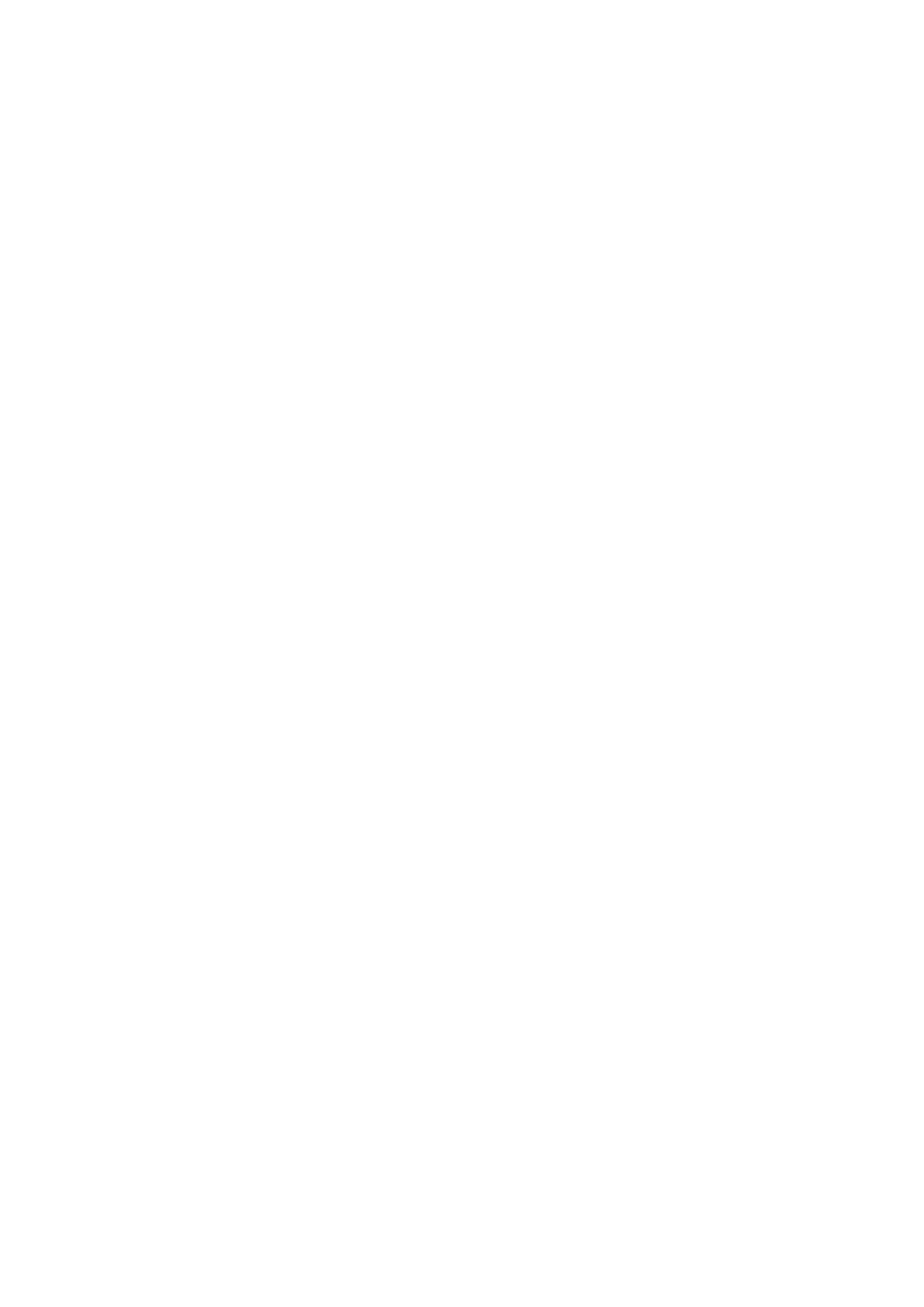## Acknowledgments

I want to thank my supervisors Michael Schmidt and Emma Sayer for all their various inputs, data provided, ideas, lively discussions and the time they took for meetings, corrections and for answering all my questions. I had great assistance during the entire year and always felt well taken care of. Also, I want to thank Guido Wiesenberg and Tatjana Kraut for their assistance during the laboratory work and for the help with the measurements. Additionally, I thank everyone who was involved in the litter manipulation experiment and in the sample taking process. Without them, my master thesis would not have been possible.

Finally, a big thank you goes to all the master students in 23 Y G 10 for mental support and long coffee breaks during the writing phase. You made it all more enjoyable.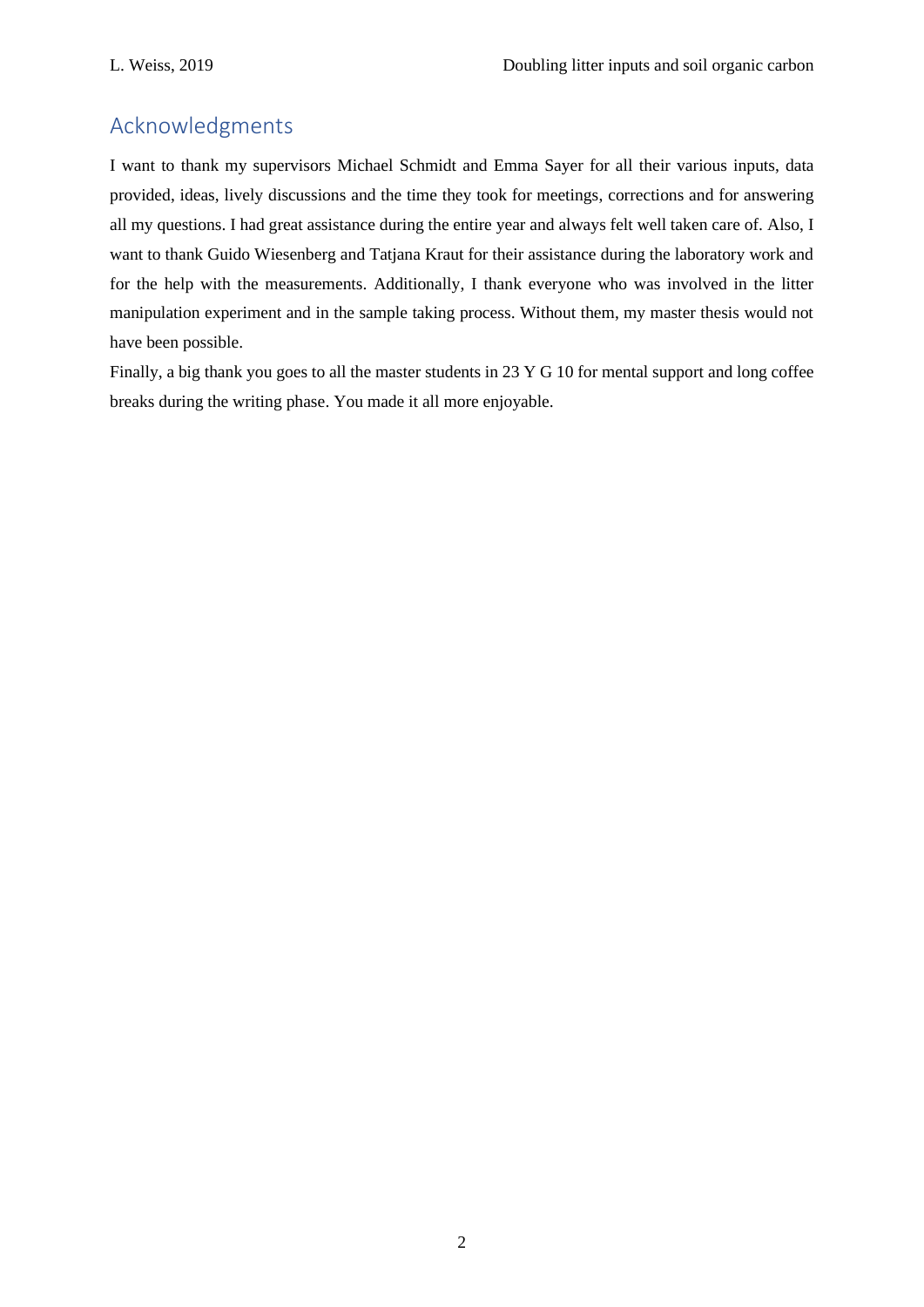## Abstract

Stabilizing concentration of atmospheric  $CO<sub>2</sub>$  to diminish the risk of global warming is of great interest nowadays. As soil are not only a major store of carbon but also the largest source of carbon dioxide, they stimulate the interest for a better understanding of mechanisms of the carbon cycling and storage belowground. Hereby, tropical forest play an important role in the global carbon cycling and their response to environmental change will impact future concentration of atmospheric  $CO<sub>2</sub>$ . Rising  $CO<sub>2</sub>$ concentrations in the atmosphere have led to an increase in aboveground NPP usually accompanied by increased litter inputs to the soil, leading to the assumption that many ecosystems will act as carbon sinks in the future. In this thesis, soil from a unique large-scale, long-term litter manipulation experiment in a tropical forest in Panama was examined to gain insight weather doubling litter inputs also lead to proportionate increases in soil organic carbon storage. The thesis shows that 15 years of litter manipulation treatment only led to minor increases of soil organic carbon with doubling litter inputs. Moreover, the small increase is not statistically significant and increases in litterfall due to increased  $CO<sub>2</sub>$  in the future will be less than the experimental doubling, indicating an overestimation of the already small net gains found. Further analysis showed that beside climatic conditions and soil chemistry, priming effects and the origin of soil organic carbon are possible explanations for the small net gains in soil carbon. These results show that soil organic carbon does not have a direct relationship with litter inputs to the soil and that soils will not act as carbon sinks in future climatic conditions, but they clearly highlight the importance of investigating plant-soil feedbacks regarding the predictions of carbon sequestration potential of tropical soils.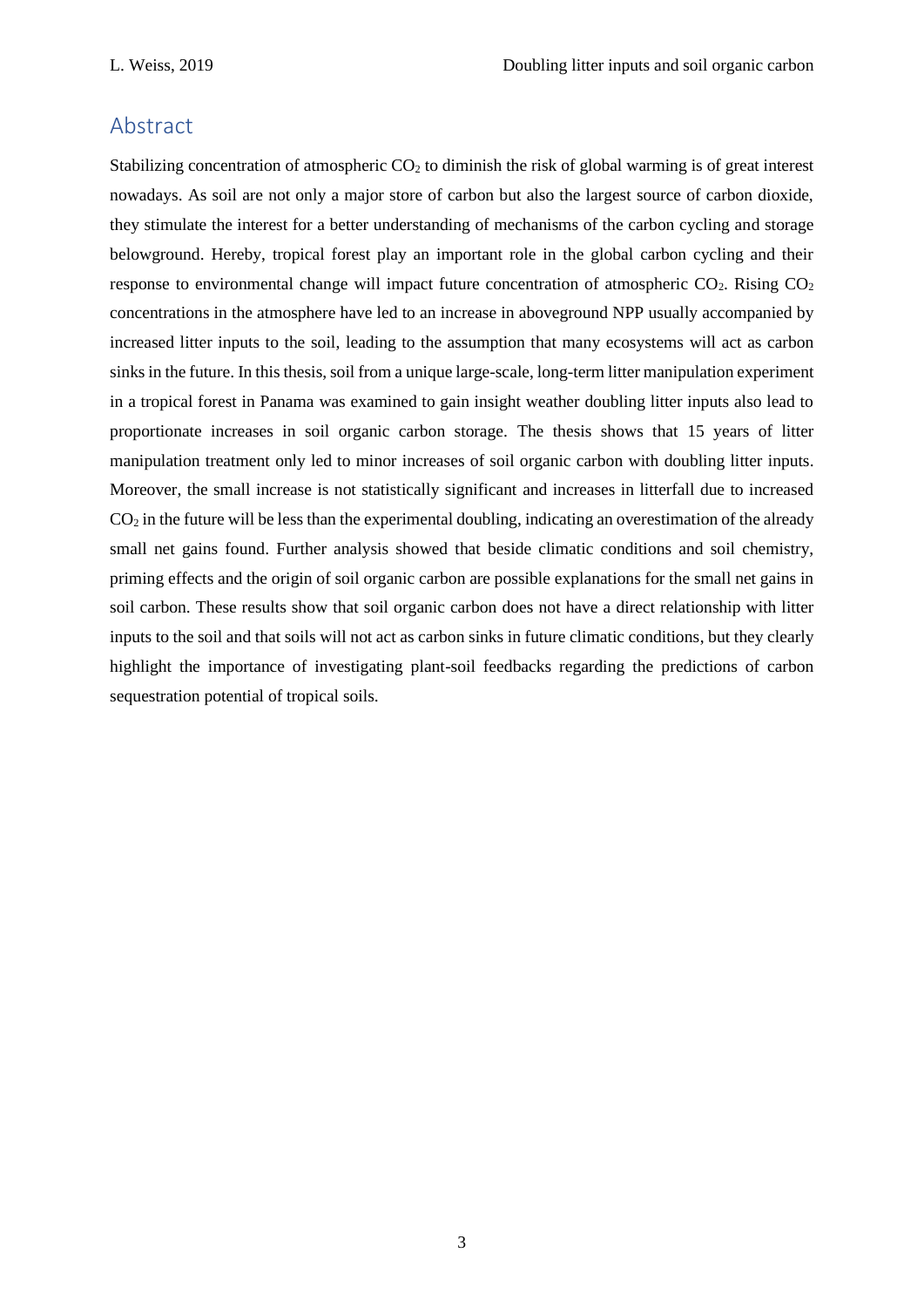## Table of Contents

| 1.     |                                                                                             |  |  |  |  |
|--------|---------------------------------------------------------------------------------------------|--|--|--|--|
| 1.1    | Interactions of the global carbon cycle, terrestrial carbon pool and soil organic carbon  8 |  |  |  |  |
| 1.2    |                                                                                             |  |  |  |  |
| 1.3    |                                                                                             |  |  |  |  |
| 1.4    |                                                                                             |  |  |  |  |
| 2.     |                                                                                             |  |  |  |  |
| 2.1.   |                                                                                             |  |  |  |  |
| 2.2.   |                                                                                             |  |  |  |  |
| 2.2.1. |                                                                                             |  |  |  |  |
| 2.3.   |                                                                                             |  |  |  |  |
| 2.4.   |                                                                                             |  |  |  |  |
| 3.     |                                                                                             |  |  |  |  |
| 3.1.   |                                                                                             |  |  |  |  |
| 3.1.1. | Soil organic carbon concentrations increased with double litter input 17                    |  |  |  |  |
| 3.1.2. |                                                                                             |  |  |  |  |
| 3.1.3. |                                                                                             |  |  |  |  |
| 3.2.   |                                                                                             |  |  |  |  |
| 3.3.   |                                                                                             |  |  |  |  |
| 4.     |                                                                                             |  |  |  |  |
| 4.1.   |                                                                                             |  |  |  |  |
| 4.2.   |                                                                                             |  |  |  |  |
| 4.2.1. |                                                                                             |  |  |  |  |
| 4.2.2. |                                                                                             |  |  |  |  |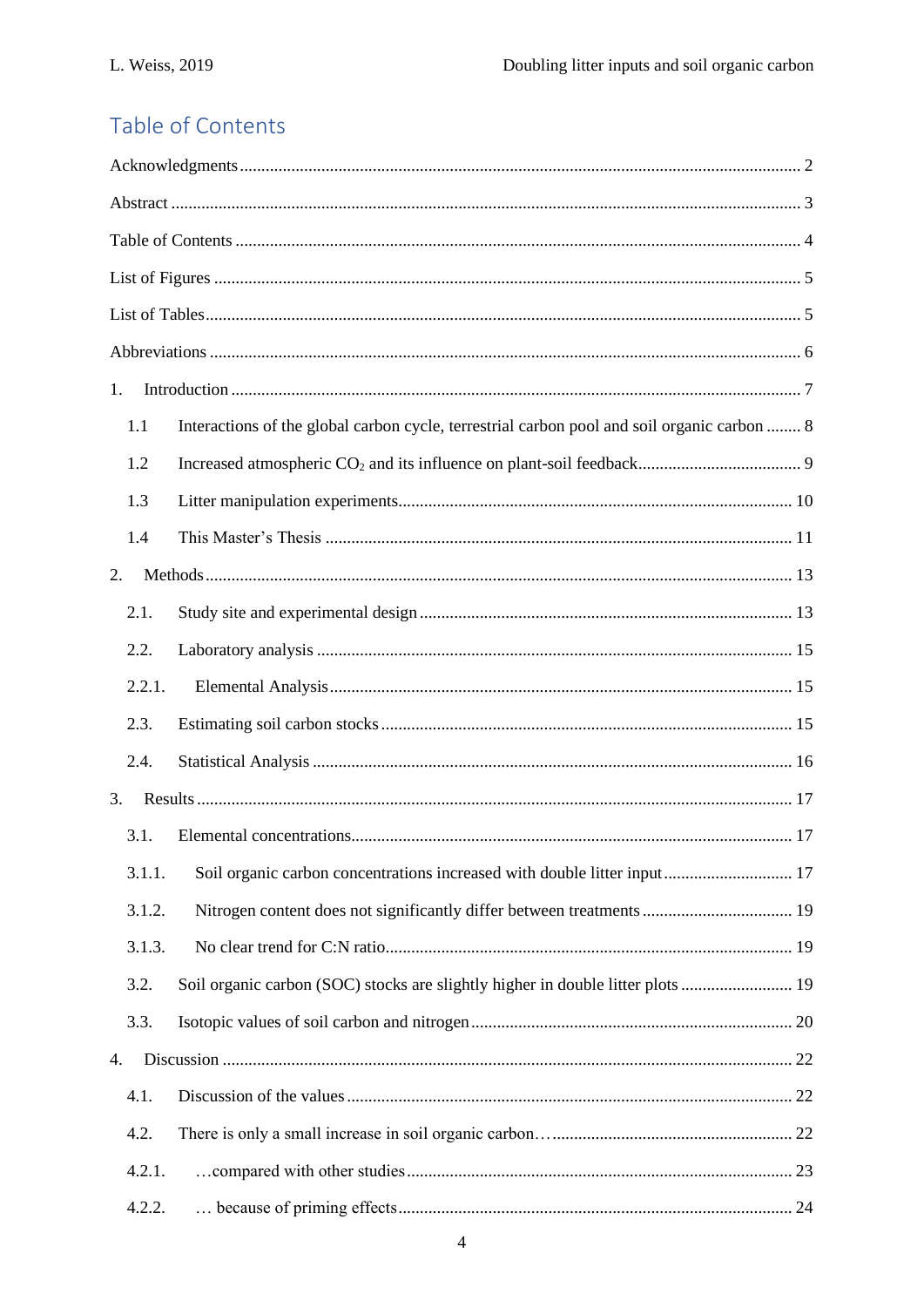|      | 4.2.3.  because soil organic carbon might originate rather from roots than shoots  25 |  |
|------|---------------------------------------------------------------------------------------|--|
| 4.3. | Strength and depth effects of litter manipulation do not increase with time 26        |  |
|      |                                                                                       |  |
|      |                                                                                       |  |
|      |                                                                                       |  |
|      |                                                                                       |  |
|      |                                                                                       |  |
|      |                                                                                       |  |

## List of Figures

| Figure 6: Soil organic carbon, nitrogen, C:N ratio and mass of fine roots at different depths 17  |  |
|---------------------------------------------------------------------------------------------------|--|
| Figure 7: Distribution of soil organic carbon measurements in control and double litter plots  18 |  |
|                                                                                                   |  |
|                                                                                                   |  |
|                                                                                                   |  |

## List of Tables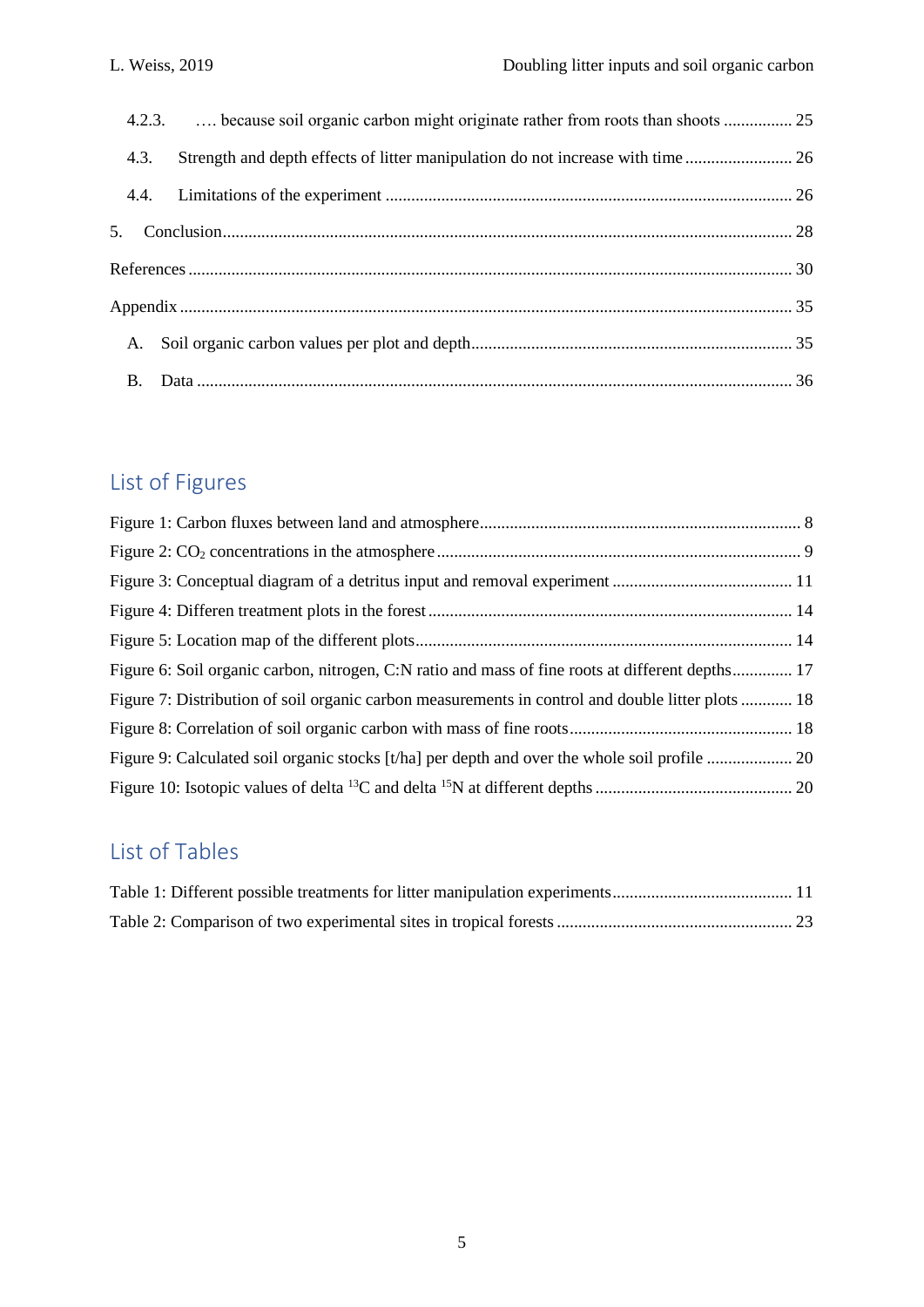## Abbreviations

| $\mathbf C$     | Carbon                                      |
|-----------------|---------------------------------------------|
| $^{13}C$        | Stable carbon isotope with atomic mass 13   |
| CO <sub>2</sub> | Carbon dioxide                              |
| <b>DIRT</b>     | Detritus input and removal treatment        |
| <b>DOC</b>      | Dissolved organic carbon                    |
| <b>FACE</b>     | Free air carbon dioxide enrichment          |
| <b>NPP</b>      | Net primary production                      |
| 15 <sub>N</sub> | Stable nitrogen isotope with atomic mass 15 |
| Pg              | Petagramm = $10^{12}$ Kilogramm             |
| Ppm             | Parts per million                           |
| <b>SOC</b>      | Soil organic carbon                         |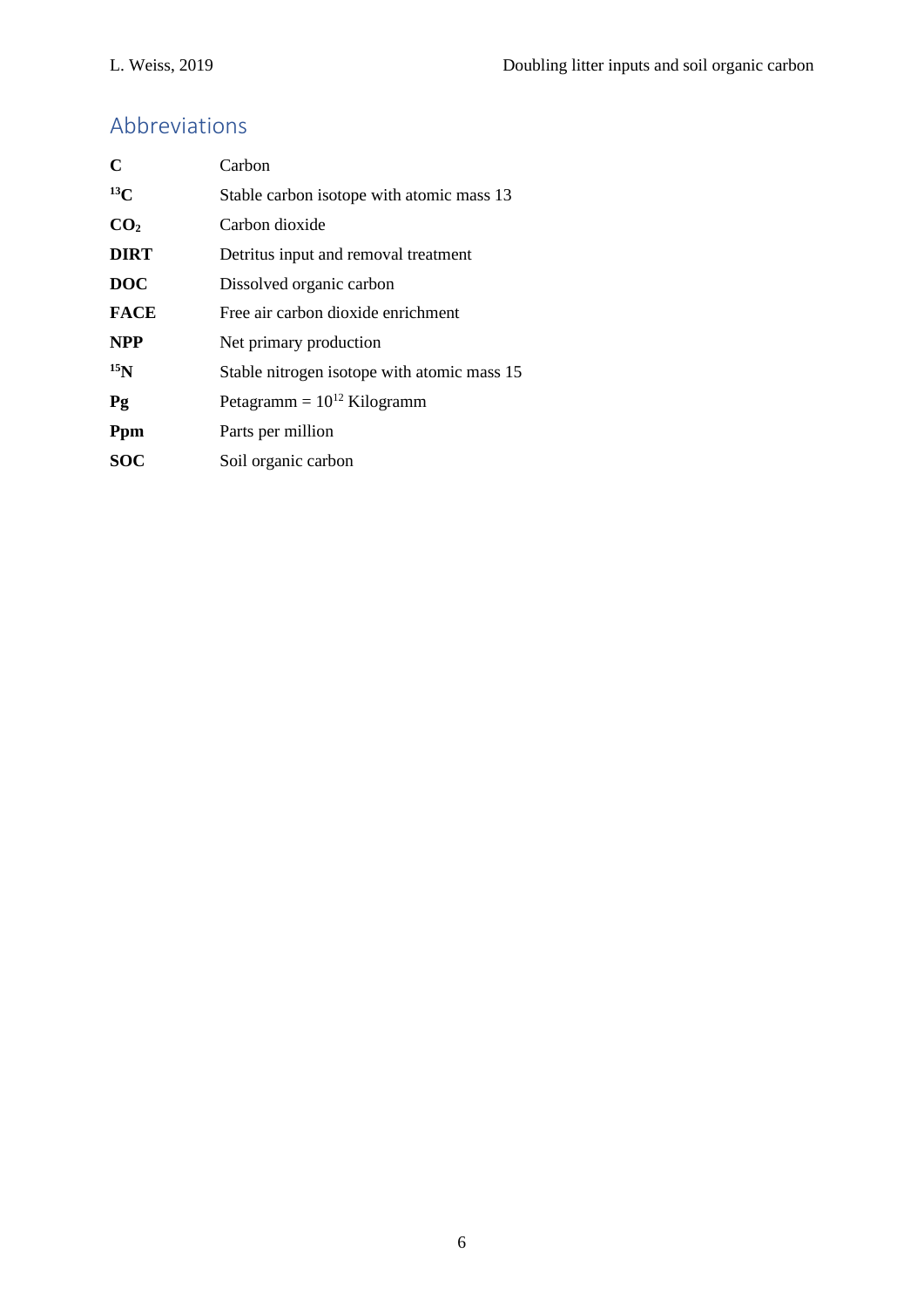### 1. Introduction

Soils are a major repository for carbon. They store more than twice as much as the atmosphere and the vegetation combined (Weil and Brady, 2017). In terms of terrestrial carbon, about 70% is stored in the world's soils (Catovsky et al., 2002). Soils are not only a major store of carbon, but also the largest source of carbon dioxide  $(CO_2)$  and consequently play an important role in the global carbon cycle, stimulating the interest for a better understanding of mechanisms of the carbon cycling and the storage belowground (Fahey et al., 2013; van Groenigen et al., 2017; Weil and Brady, 2017). This is especially important in the context of a changing climate because the carbon cycle is sensitive to environmental changes and vice versa: alterations in carbon cycling can affect our climate (van Groenigen et al., 2014). Therefore, stabilizing the concentration of atmospheric  $CO<sub>2</sub>$  to diminish the risk of global warming is of great interest (Lal, 2008).  $CO<sub>2</sub>$  concentrations in the atmosphere have increased since the start of the Industrial Revolution and will further increase in the future, leading to changes in the plant-soil feedback (Hartmann et al., 2013; Lal, 2008; van Groenigen et al., 2014; Weil and Brady, 2017). Despite extensive study of plant-soil feedbacks under elevated atmospheric  $CO<sub>2</sub>$  concentrations, the responses of soil carbon dynamics remain uncertain but play an important role when determining the potential of soils to act as sources or sinks of atmospheric  $CO_2$  in future conditions (Jackson et al., 2017; Sayer et al., 2011; van Groenigen et al., 2017). Increases in  $CO<sub>2</sub>$  are expected to enhance net primary production (NPP), leading to a greater accumulation of organic matter on the floor (Sayer et al., 2011). But elevated atmospheric CO<sup>2</sup> levels can also stimulate microbial activity, resulting in higher soil respiration (Sayer et al., 2011; van Groenigen et al., 2014). It is therefore rather unclear how soil carbon storage will react to increased atmospheric  $CO<sub>2</sub>$  concentrations in the long term.

Great attention is paid to processes caused by increased NPP, as rising  $CO<sub>2</sub>$  concentrations in the atmosphere have led to an increase in aboveground NPP, and is expected to further increase in the future (Lewis et al., 2009; Pan et al., 2011; Sayer et al., 2011). This increase in aboveground NPP has led to the assumption that many ecosystems will act as carbon sinks, storing additional carbon from the atmosphere as biomass or incorporated in soils and therefore slow the rise of atmospheric  $CO<sub>2</sub>$ concentrations (Kuzyakov, 2011; van Groenigen et al., 2017). Especially forest soils are seen particularly promising for sequestering additional carbon because about 60% of the global terrestrial carbon sequestration occurs in forests (Bowden et al., 2014; Jackson et al., 2017; McKinley et al., 2011; Schlesinger and Lichter, 2001). Increases in NPP are usually accompanied by increased litter inputs to the soil and, if decomposition processes stay unchanged, this would lead to a proportionate increase of carbon stored in soils (Sayer et al., 2011). Even if many models generally assume a strong and direct relationship between NPP, litter inputs and soil carbon, there is little evidence for such a simple relationship (Jackson et al., 2017; Lajtha et al., 2018). The direct relationship between plant litter input and soil organic carbon is not well known, nor does it necessarily lead to direct or linear long-term changes in carbon storage in soils (Jackson et al., 2017, Lajtha et al., 2018). Numerous factors can contribute to non-linear relationships between litter inputs and soil carbon (Lajtha et al., 2018). For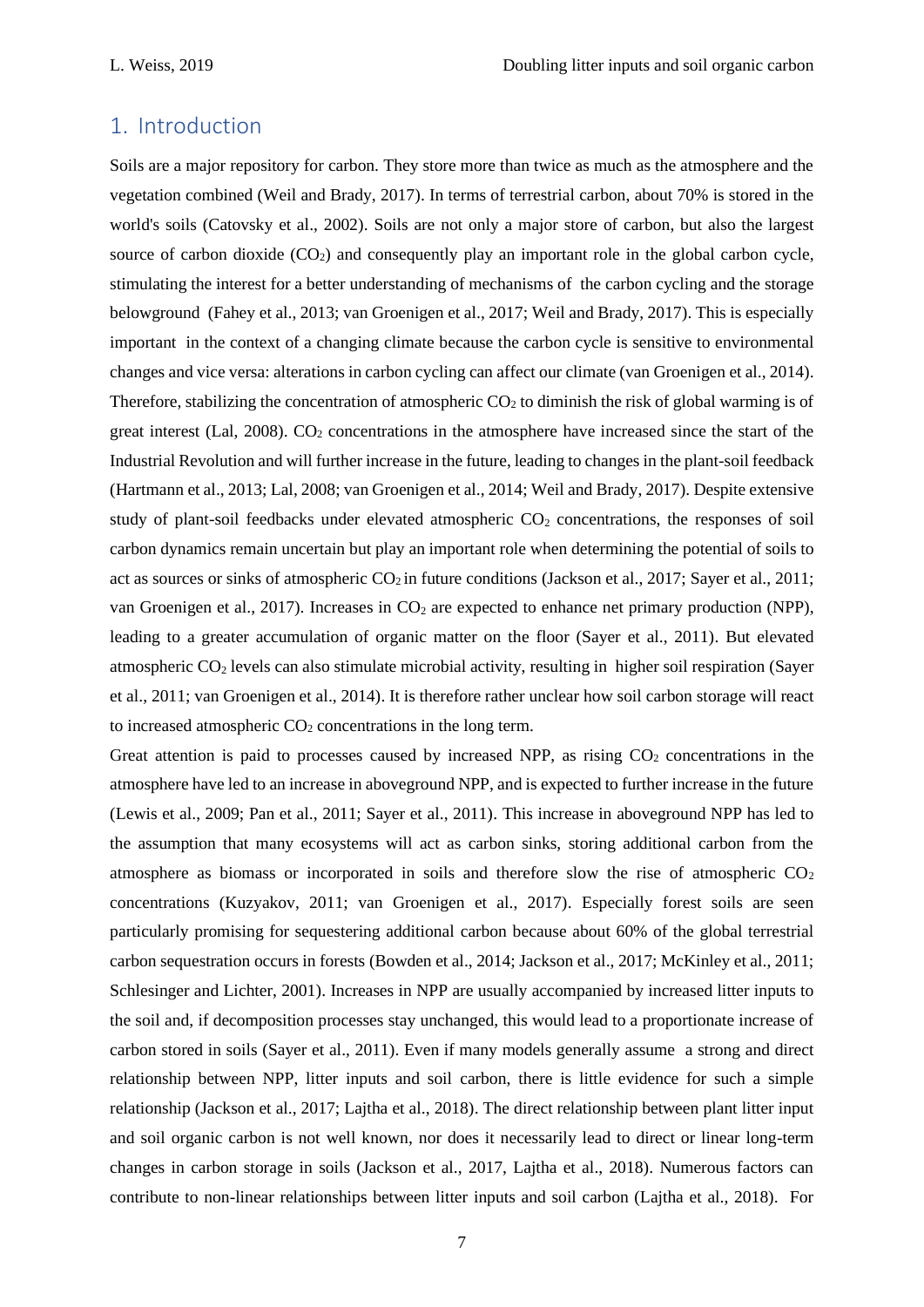example, feedbacks like the priming effect, in which increased inputs of fresh organic matter stimulate the mineralization and release of stored soil carbon, could cause a disproportionate increase in soil  $CO<sub>2</sub>$ efflux, resulting in a smaller net gain or even a net loss in soil carbon storage (Sayer et al., 2011, Heimann & Reichstein, 2008). In addition, our understanding of the processes by which carbon is transformed within soils and exchanged with the atmosphere is limited (Heimann and Reichstein, 2008). Therefore, changes in plant-litter inputs have considerable potential to substantially affect carbon dynamics in forest soils, with possibly positive feedbacks to the atmospheric carbon levels, and need to be better investigated (Sayer et al., 2011).

## 1.1 Interactions of the global carbon cycle, terrestrial carbon pool and soil organic carbon

The element carbon is the basis for all life on Earth, as living tissues are made of carbon atoms arranged in chains or rings and combined with many other elements (Weil and Brady, 2017). The global carbon cycle describes the flow of carbon between a series of different carbon pools in the earth system. These pools, namely the atmospheric, terrestrial and oceanic pool, interact with each other via fluxes of carbon (Figure 1) (Ciais et al., 2013; Weil and Brady, 2017). The terrestrial carbon pool is the largest and can be further distinguished between vegetation and soils (Lal, 2008; van Groenigen et al., 2014). More than 70% of the terrestrial carbon is stored in soils, either as inorganic carbon in carbonates rocks or as soil organic carbon (SOC) in protected or unprotected forms (Catovsky et al., 2002; Weil and Brady, 2017). Soil organic carbon consists of plant and animal tissues at different stages of decomposition, bodies of living small animals and micro-organisms and their decomposing products, as well as microbiologically or chemically synthesized substances from breakdown products (Lal, 2008).



**Figure 1.** Graphic representation of the fluxes of carbon between land and atmosphere. White numbers indicate stored carbon, yellow numbers show natural fluxes and red numbers are human contributions. Fluxes are in gigatons per year (modified from Riebeek, 2011).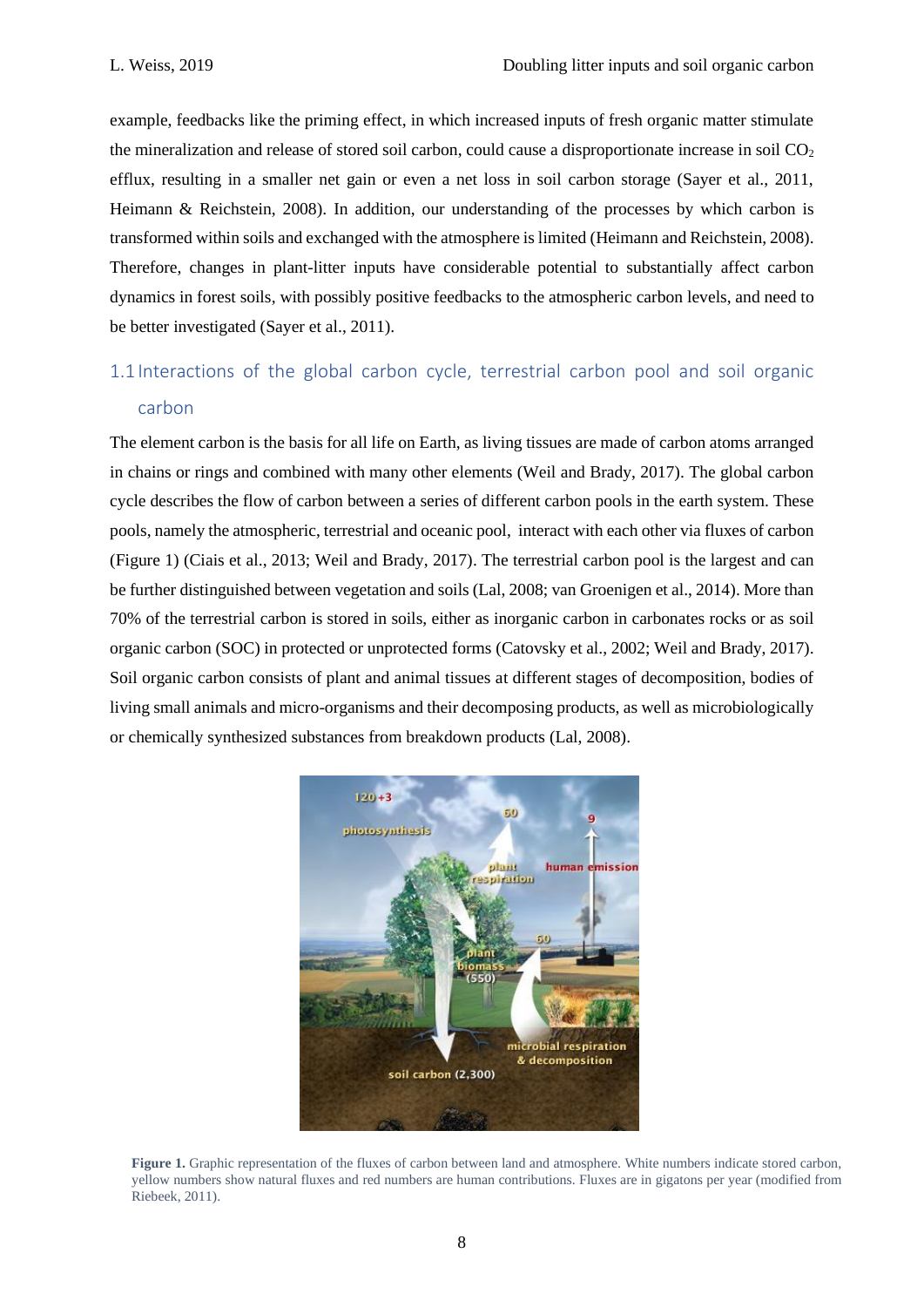The atmospheric and terrestrial carbon pools interact with each other as plants take up  $CO<sub>2</sub>$  from the atmosphere via photosynthesis and carbon is stored as standing vegetation or root biomass. The vegetation again releases  $CO<sub>2</sub>$  to the atmosphere via plant respiration (Figure 1). Because of their dynamic relationship, the atmospheric carbon pool and the vegetation are key players in the global carbon cycle. Plant and root biomass then enters the soil as plant litter or root deposits (Weil and Brady, 2017). Once deposited on the soil surface, plant residues are decomposed and mineralized by soil organisms and carbon is respired back to the atmosphere, a term known as soil respiration (Figure 1). Therefore, soils are also a major source of  $CO<sub>2</sub>$  to the atmosphere, highlighting their fundamental role in the global carbon cycle (Batjes 1996; van Groenigen et al., 2014; Weil and Brady, 2017). Some of the carbon from partially metabolized plant tissue may be stabilized in soils via sorption and aggregation and is therefore protected from further decomposition for decades or even centuries (Six et al., 2002; Weil and Brady, 2017). Overall, the rate at which soil organic carbon storage increases or decreases depends on the balance between carbon gains and losses. Carbon inputs stem mainly from plant litter, root residues and root exudates, while losses occur due to respiration, erosion and leaching of dissolved organic carbon (DOC) (Weil and Brady, 2017). Several studies propose that carbon inputs to soils exceed efflux on a global scale and therefore, belowground carbon storage will increase and soils should act as carbon sinks in the short term (Ciais et al., 2013, Jones et al., 2005; van Groenigen et al., 2014).

#### 1.2 Increased atmospheric  $CO<sub>2</sub>$  and its influence on plant-soil feedback

Since 1750, atmospheric  $CO_2$  concentrations have increased by 40% and has now exceeded 400 parts per million (ppm). This increase is mostly human-induced, as it primarily stems from fossil fuel emissions and net land-use change emissions (Hartmann et al., 2013). Different climate models (Figure 2) indicate that the  $CO<sub>2</sub>$  concentration will further rise in the future. Atmospheric  $CO<sub>2</sub>$  concentrations could rise to 1000 ppm by the end of the century (Collins et al., 2013).



**Figure 2.** Atmospheric CO<sub>2</sub> concentrations measured at the Mauna Loa Observatory from 1958 to 2008 (black dashed line) and projected future increases in atmospheric CO<sub>2</sub> under six different scenarios; two global carbon cycle models were used for each scenario (solid and dashed line; source: IPCC Data Distribution Centre).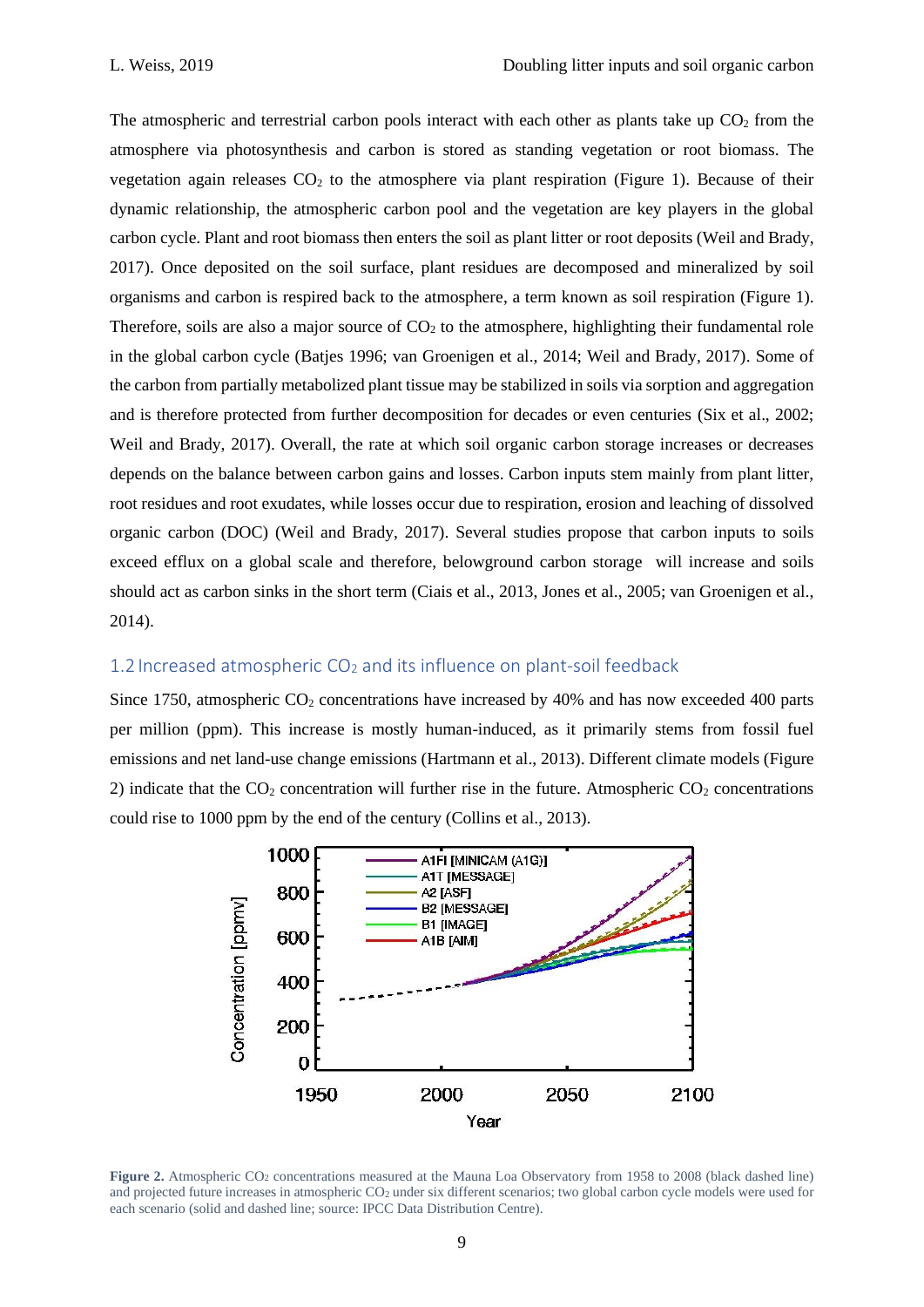Increased  $CO<sub>2</sub>$  in the atmosphere leads to changes in the plant-soil feedback as the carbon dynamics between the terrestrial and atmospheric carbon pools are very sensitive to environmental changes (Hartmann et al., 2013; Lal, 2008; van Groenigen et al., 2014; Weil and Brady, 2017). As NPP is not saturated at ambient atmospheric  $CO<sub>2</sub>$  levels, increasing atmospheric  $CO<sub>2</sub>$  concentrations are expected to boost aboveground NPP, as plants take up additional  $CO<sub>2</sub>$  from the atmosphere via photosynthesis (Lal, 2008; Sayer et al., 2011). This, in turn, influences the amount of soil organic matter accumulated in soils, as the NPP provides plant tissue, which is the original source of soil organic matter (Batjes, 1996; Weil and Brady, 2017). It follows that, if the previously described decomposition processes stay unchanged, greater litter inputs to the soil would lead to a proportionate increase of carbon stored in soils (Sayer et al., 2011). This would be a direct and strong relationship, which is also generally assumed in earth system models, resulting in the assumptions that soils will act as carbon sinks in the future (Jackson et al., 2017; Lajtha et al., 2018). However, the accumulation of carbon in the soil also stimulates soil microbial activity and increases soil respiration, which in turn enhances carbon efflux from the soil to the atmosphere (Batjes 1996; van Groenigen et al., 2014; Weil and Brady, 2017). Inputs of carbon into the soil during the decomposition of plant litter and the release of carbon as  $CO<sub>2</sub>$  through microbial activity are normally balanced in a mature natural ecosystem (Weil and Brady, 2017). However, the carbon balance of terrestrial ecosystems can be markedly changed by increased atmospheric  $CO<sub>2</sub>$ concentrations (Batjes, 1996). Moreover, carbon dynamics in soils are not well understood and direct effects of changes in the quantity of litter on soil carbon balance remain poorly understood. Therefore, it remains unclear how changes in  $CO<sub>2</sub>$  concentrations in the atmosphere affect soil carbon storage via changes in NPP (Fekete et al., 2014; Jackson et al., 2017; Lajtha et al., 2018; van Groenigen et al., 2014).

#### 1.3 Litter manipulation experiments

Litter manipulation experiments can improve our understanding of carbon dynamics in soils by simulating the increased litter inputs as a result of enhanced NPP under elevated atmospheric  $CO<sub>2</sub>$ concentrations. The goal of such litter manipulation experiments is to assess how the accumulation, dynamics and stabilization of organic matter and nutrients is controlled by the rate and source of plant litter inputs over decadal time scales (Lajtha et al., 2018; Nadelhoffer et al., 2004). The first detrital input and removal treatment (DIRT) was designed and started by Francis D. Hole in the United States in 1956. The design included treatments altering aboveground litter and root inputs to soils. Inspired by the design of Francis D. Hole, many more litter manipulation experiments were established around the globe, mainly in the temperate zone (Nadelhoffer et al., 2004). The design is simple and can include several treatments (Table 1, Figure 3).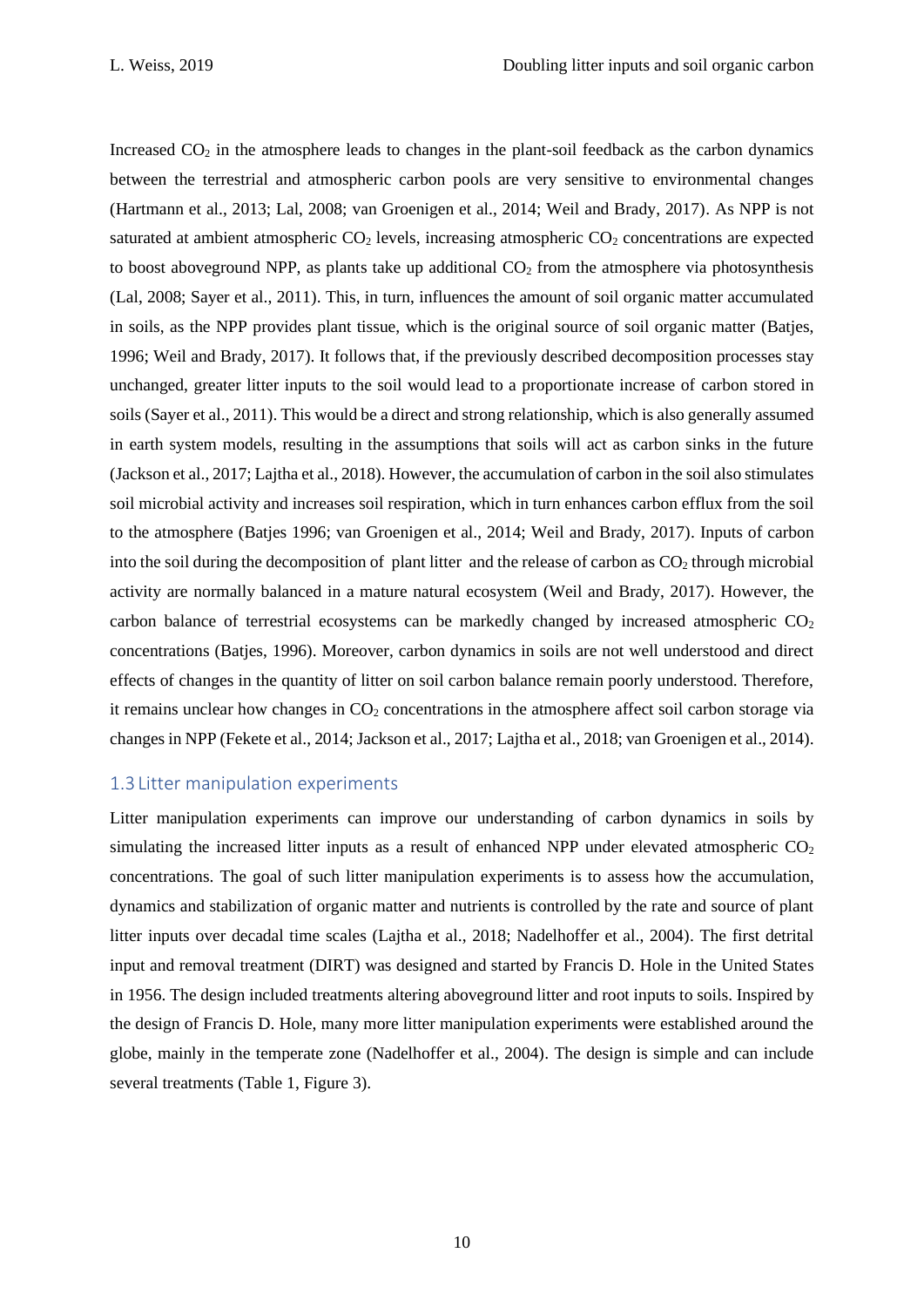**Table 1.** Different possible treatments for litter manipulation experiments; adapted from Nadelhoffer et al. 2004.

| <b>Treatment</b> | <b>Manipulation</b>                        |
|------------------|--------------------------------------------|
| Control          | Normal litter inputs, undisturbed          |
| No Litter        | Aboveground litter is removed              |
| Double Litter    | Twice the normal above ground litter input |
| No Roots         | Roots excluded by lined trenches           |
| No Inputs        | No above ground litter and no roots        |



**Figure 3.** Conceptual diagram of a detritus input and removal experiment; dark brown is the organic horizon, light brown shows the mineral soil (from Nadelhoffer et al., 2004).

Results of such DIRT-Experiments provide no evidence to date for either a linear or a direct relationship of litter inputs and carbon stored in soils. Although litter removal generally resulted in a decrease of carbon stored in soils, double litter inputs did not necessarily lead to increased soil organic carbon but rather showed variable results across the sites, indicating the need to investigate how soil carbon dynamics are linked with litter inputs (Lajtha et al., 2018).

#### 1.4 This Master's Thesis

In this master's thesis, I focus on a long-term experiment in a tropical forest in Panama, in which aboveground litter inputs have been manipulated since 2003. In this experiment, Emma Sayer and her team discovered that the efflux of  $CO<sub>2</sub>$  derived from soil organic carbon was significantly increased by litter addition after six years of treatments, which they attributed to priming effects (Sayer et al., 2011). They predicted that a future increase of 150 ppm  $CO<sub>2</sub>$  in the atmosphere would lead to an increase in litterfall of 30%, releasing 0.6t C ha<sup>-1</sup> yr<sup>-2</sup> from the soil (Sayer et al., 2011), which would partially offset predicted net gains in carbon storage. The aim of this thesis was to measure and calculate soil organic carbon concentrations and stocks in the experimental plots at different depths after 15 years of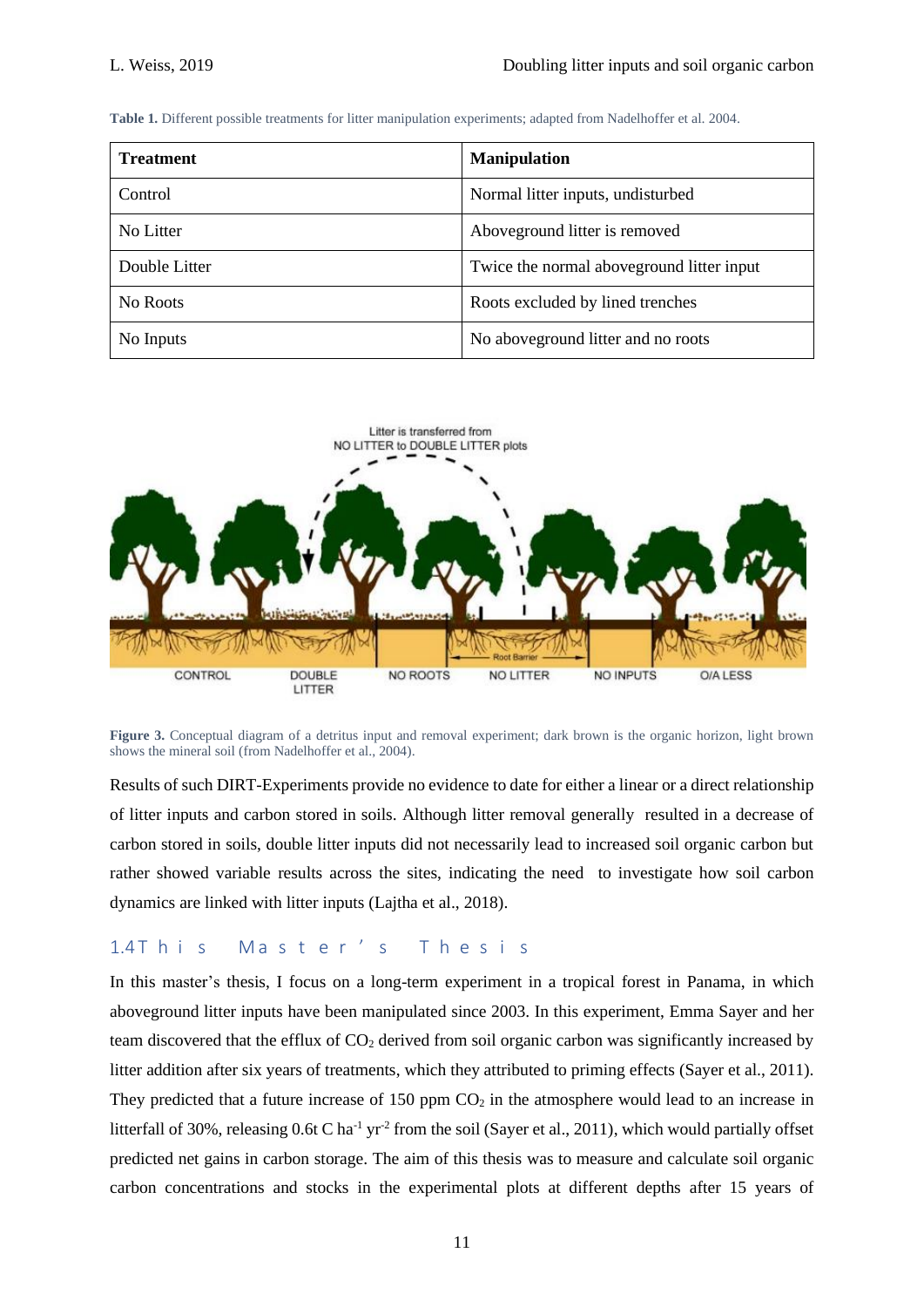continuous litter addition treatments. Litter removal treatment across various litter manipulation experiments showed the same results. Therefore, and because the litter removal treatment is highly unrealistic, I am only interested and only investigate the impacts of doubling litter inputs on soil organic carbon content. My study will provide an insight into whether the observed increased soil respiration due to priming effects has offset soil carbon storage, which in turn would create a positive feedback to climate change. I therefore aimed to address the following research questions:

*Does doubling litter inputs in a tropical forest increase carbon storage in soil? At which depth increments is soil carbon storage most affected by altering litter inputs?*

Such studies in tropical forests are rare, and to my knowledge, there is only one other experiment in Costa Rica (Leff et al. 2012), which was short-term, making the long-term manipulative experiment in Panama unique for the tropics. Nonetheless, about 30% of the global carbon stocks are stored in the tropics and they play a fundamental role in the global carbon cycle (Jobbágy and Jackson, 2000). Moreover, tropical forests are characterized by a fast carbon turnover rate, but the carbon sequestration capacity of tropical forest soils is uncertain and plant-soil feedbacks on soil carbon dynamics are not fully understood, indicating the need to investigate carbon dynamics in the tropics (Jackson et al., 2017; Sayer et al., 2007; Tanner et al., 2016).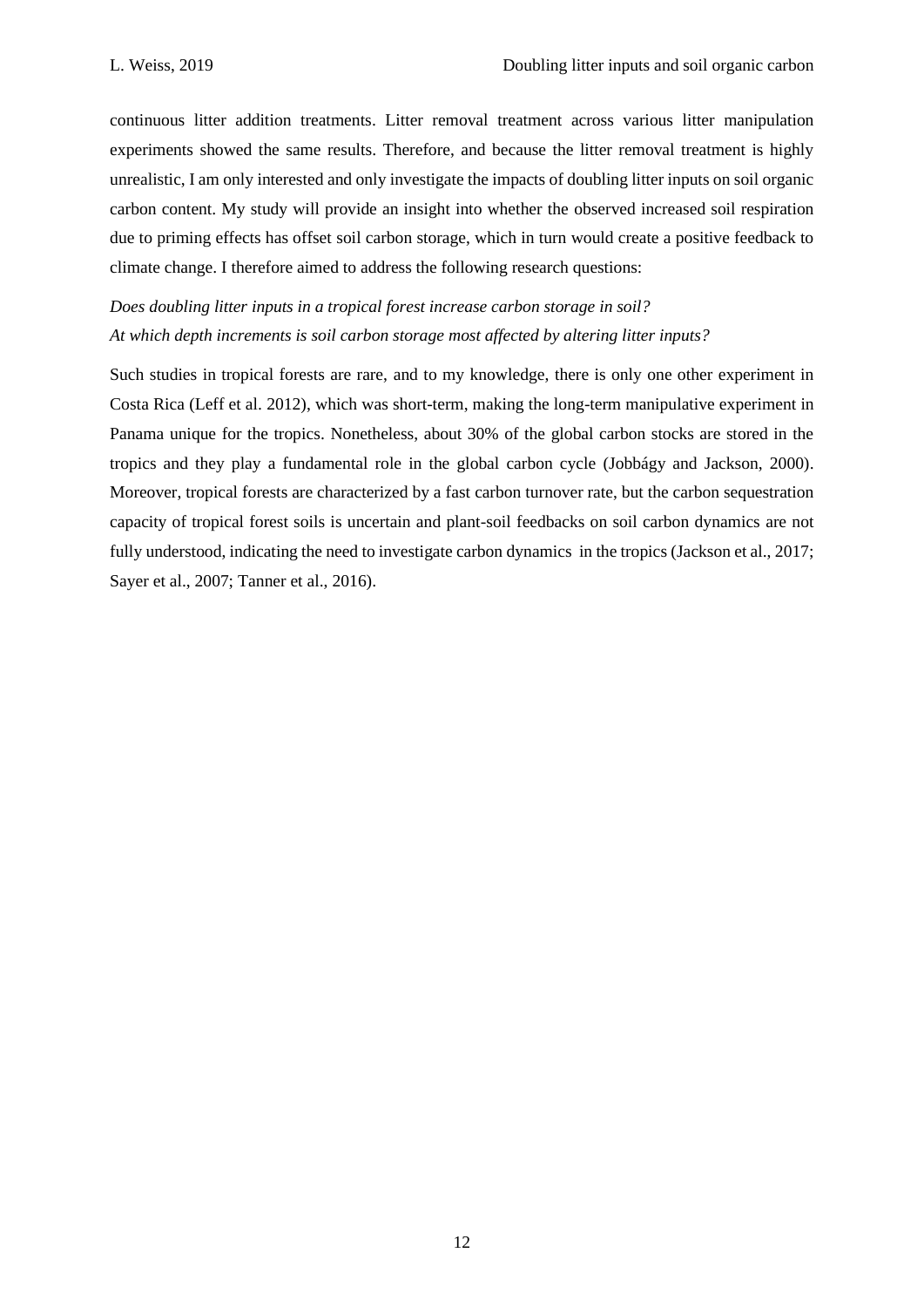### 2. Methods

#### 2.1. Study site and experimental design

The study was conducted as a part of an ongoing long-term and large-scale litter manipulation experiment in a tropical forest in Panama. The forest under study is an old-growth mature lowland semievergreen tropical forest, situated on the Gigante Peninsula (9°06'N, 79°54'W) of the Barro Colorado Nature Monument in Panama (Sayer et al., 2007; Sayer et al., 2011). The soil is described as an Oxisol, which is highly weathered, characterized by a pH of  $4.5 - 5.0$ , low available phosphorus concentrations but high base saturation and cation exchange capacity and kaolinite as the dominant clay mineral (Baillie et al. 2006; Sayer et al. 2006; Tanner et al. 2016; Weil and Brady 2017). Barro Colorado Island, which is about 5 km from the study site, receives a mean annual rainfall of 2600mm, with a strong dry season from January to April. Approximately 90% of the annual precipitation occurs during the rainy season. The average temperature on Barro Colorado Island is 27°C (Leigh 1999; Leigh and Wright 1990).

In 2000, fifteen 45-m x 45-m plots were established within a 40-ha area of forest. To minimize lateral nutrient- and water movement via roots or mycorrhiza network, all 15 plots were trenched to a depth of 0.5 m. The trenches were double-lined with plastic and backfilled (Figure 4). Litter manipulation started in January 2003. In five plots, litter (including branches  $\leq 100$ mm in diameter) was raked up monthly, resulting in low but not entirely absent litter standing crop (litter removal plots). The removed litter was instantly spread out as evenly as possible on five further plots, doubling the monthly litter inputs (DL plots). Five plots were left undisturbed as controls (CT plots; Figure 4) (Sayer et al., 2006; Sayer et al., 2007). The plots were geographically blocked. Litter from a particular litter removal plot was always added to a particular double litter plot and the nearest control plot completed each block (Tanner et al., 2016). A location map of the plots can be seen in Figure 5.

Soil samples were collected after 15 years of continuous monthly treatment in May 2018 with a hand corer in the double litter and control plots. To avoid trenching effects, all samples were taken within a 30-m x 30-m buffer zone. Samples were taken at three different depth increments: 0-10 cm, 10-20 cm, 20-30 cm at three random sampling points per plot, resulting in a total of 90 samples (10 plots x three sampling points x three depths) The soil cores were air-dried within eight hours of collection, individually wrapped in aluminum foil, sealed in plastic bags and transported to the laboratory at the University of Zurich.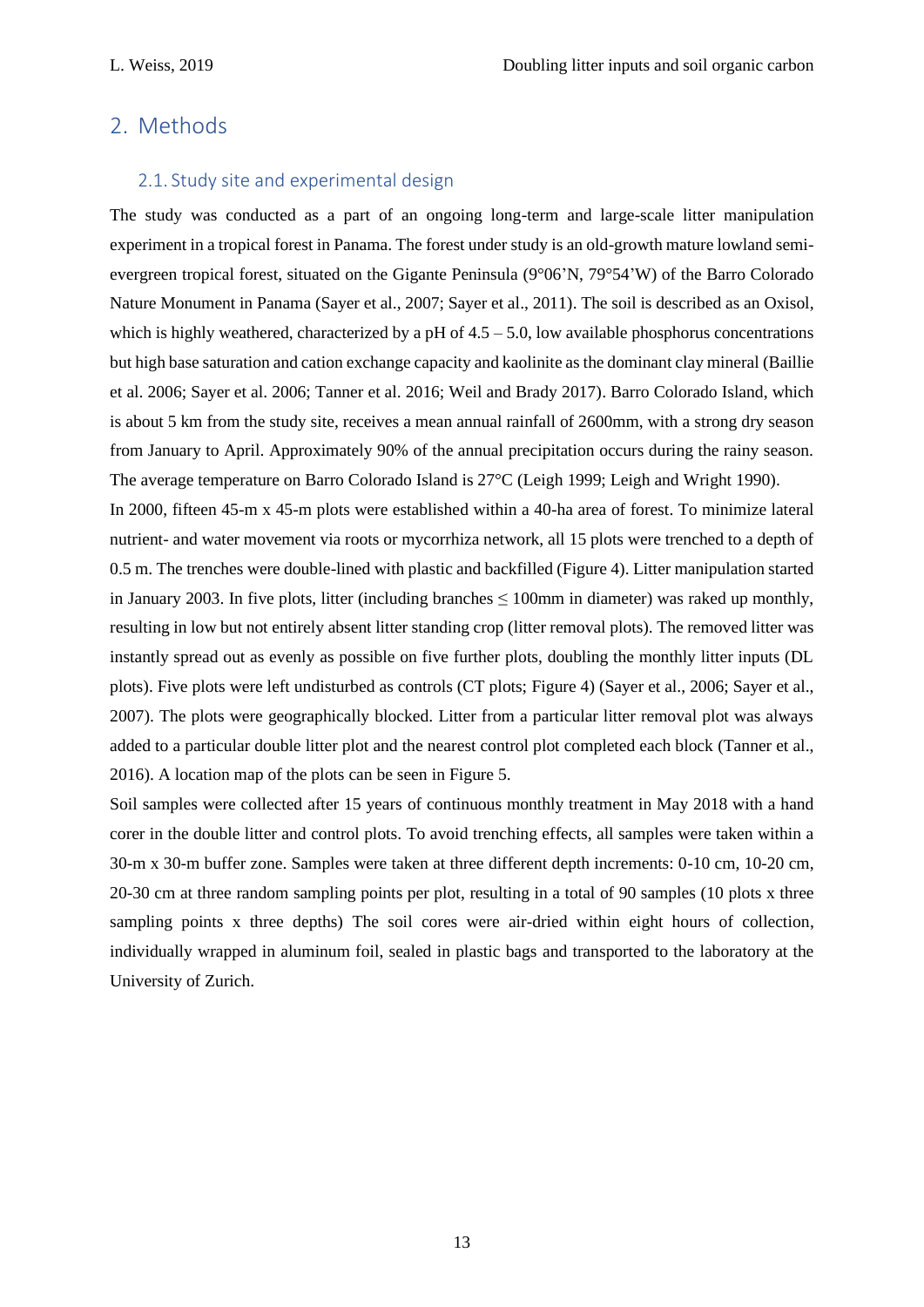

**Figure 4.** Photograph of the litter manipulation plots in the study forest in Panama, Central America; on the left is the double litter treatment, on the upper right the control treatment, and at the bottom right is the litter removal treatment; the black plastic shows the location of the back-filled trenches between adjacent plots (photo by E. Sayer).



**Figure 5.** Map showing the location of the experiment plots within a 40-ha area of lowland tropical forest in Panama, Central America. Each double litter plot (blue) has a corresponding litter removal plot (grey) and a nearby control plot (orange); white squares denote the location of an adjacent fertilisation experiment (map modified from Sayer 2005).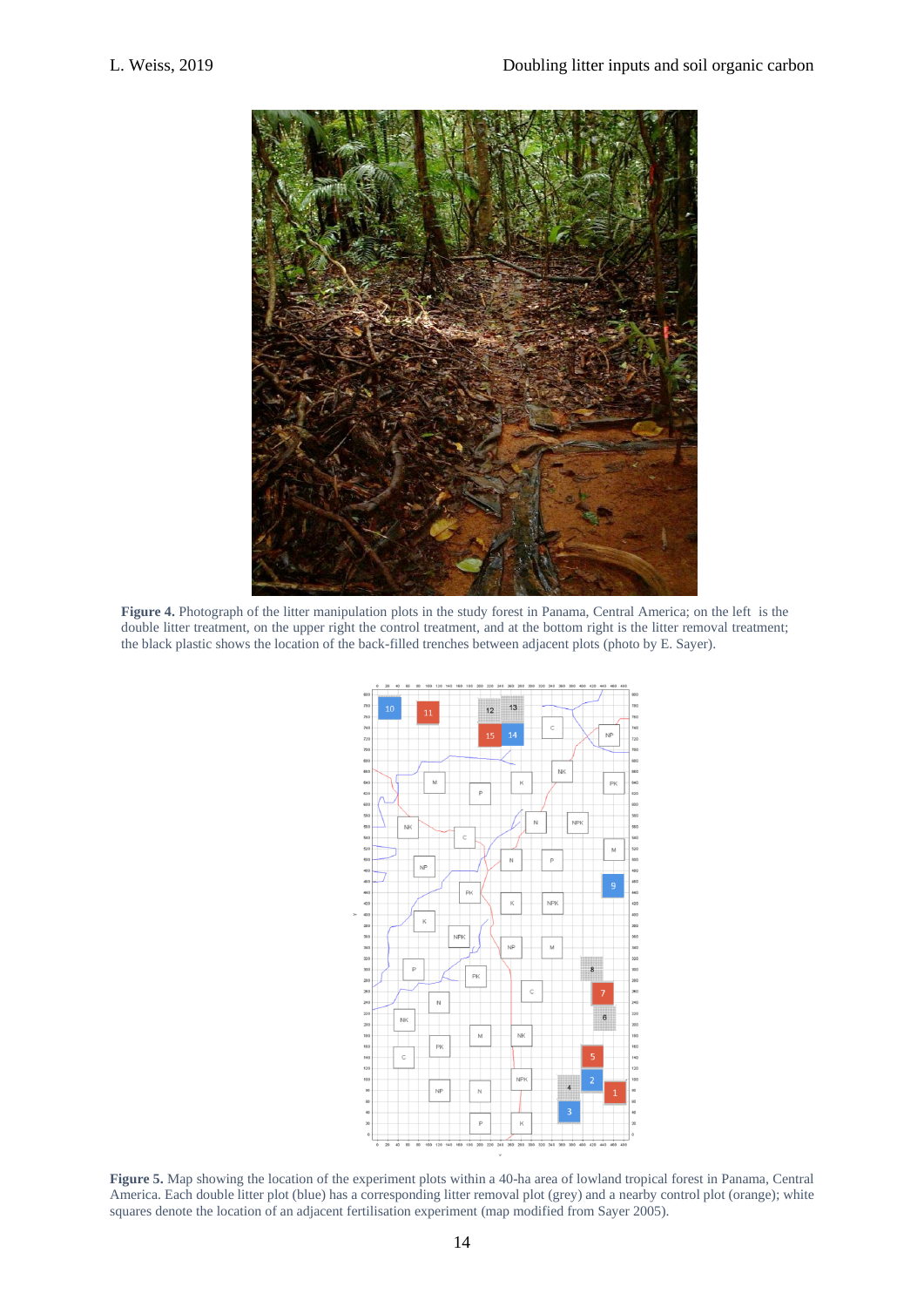#### 2.2. Laboratory analysis

Laboratory analysis was done at the Geography Department of the University of Zurich. Dried soils were sieved with a 2-mm mesh sieve to separate stones and roots from the soil. The roots were weighed separately to get an insight into the fine root distribution. Subsamples of approximately 10 g were finely ground and homogenized with a horizontal swing mill (MM400 © Retsch) for 40 seconds and a frequency of 30 hertz, using one ball.

#### 2.2.1. Elemental Analysis

To determine total organic carbon and nitrogen content, sieved and milled soil samples were analyzed with an elemental analyzer including isotope ratio mass spectrometry (EA-IRMS; Thermo Scientific™EA-IRMS Delta V ™Plus). Two analytical replicates of *c.* 5 mg dry weight for each soil sample were weighed into tin capsules using a Micro Scale (Cubis MSU 6.6S-000-DM © Sartorius). The capsules were carefully closed and put into the EA-IRMS, where they are combusted at a high temperature. Flooding with pure oxygen leads to complete combustion into  $CO<sub>2</sub>$  and  $NO<sub>x</sub>$ . The resulting gases are measured by means of thermal conductivity, resulting in percent values of total carbon and total nitrogen content (Muccio and Jackson, 2009). With a low soil pH of  $4.5 - 5.0$  we can assume that there is no inorganic carbon present, which is typical for a tropical soil, and the absence of inorganic carbon has been confirmed by Bailie et al. (2006). Due to this absence of inorganic carbon, the measured total amount of carbon corresponds to the total amount of soil organic carbon (SOC) (Schumacher, 2002). Values for  $\delta^{13}C$  and  $\delta^{15}N$  were then obtained using isotope ratio mass spectrometry (see Muccio and Jackson (2009) for more information).  $\delta$  <sup>13</sup>C values are mainly used to reveal insights of vegetation changes, while  $\delta$ <sup>15</sup>N values allow you to draw conclusions about the development of decomposition. It is noteworthy however, that isotopic fractionation processes in soils are mostly complex and affected by a combination of factors, such as soil mineralogy and chemistry, vegetation, clay content and pH (Krull and Skjemstad, 2003).

#### 2.3. Estimating soil carbon stocks

Soil organic carbon stocks were estimated by multiplying the measured organic carbon content by bulk density and depth of the respective soil layer. Due to the absence of stones, no correction factor was used (Poeplau et al., 2017). The calculations were done in Excel 2013.

For 0-10 cm depth, I obtained bulk density data from Rodtassana (2016). They measured soil bulk density from five soil cores per plot at two depths (0-5 cm and 5-10 cm). Soil cores were taken monthly over a year (March 2013 – February 2014) to capture differences in wet and dry season. Mean values per plot were then calculated as  $0.54 \pm 0.08$  g cm<sup>-3</sup> for control plots and  $0.54 \pm 0.08$  g cm<sup>-3</sup> in double litter plots.

As bulk density data below 10 cm depth does not vary across the site and time, bulk density data from one pit was used across all plots. Data from four soil pits showed that the coefficient of variation for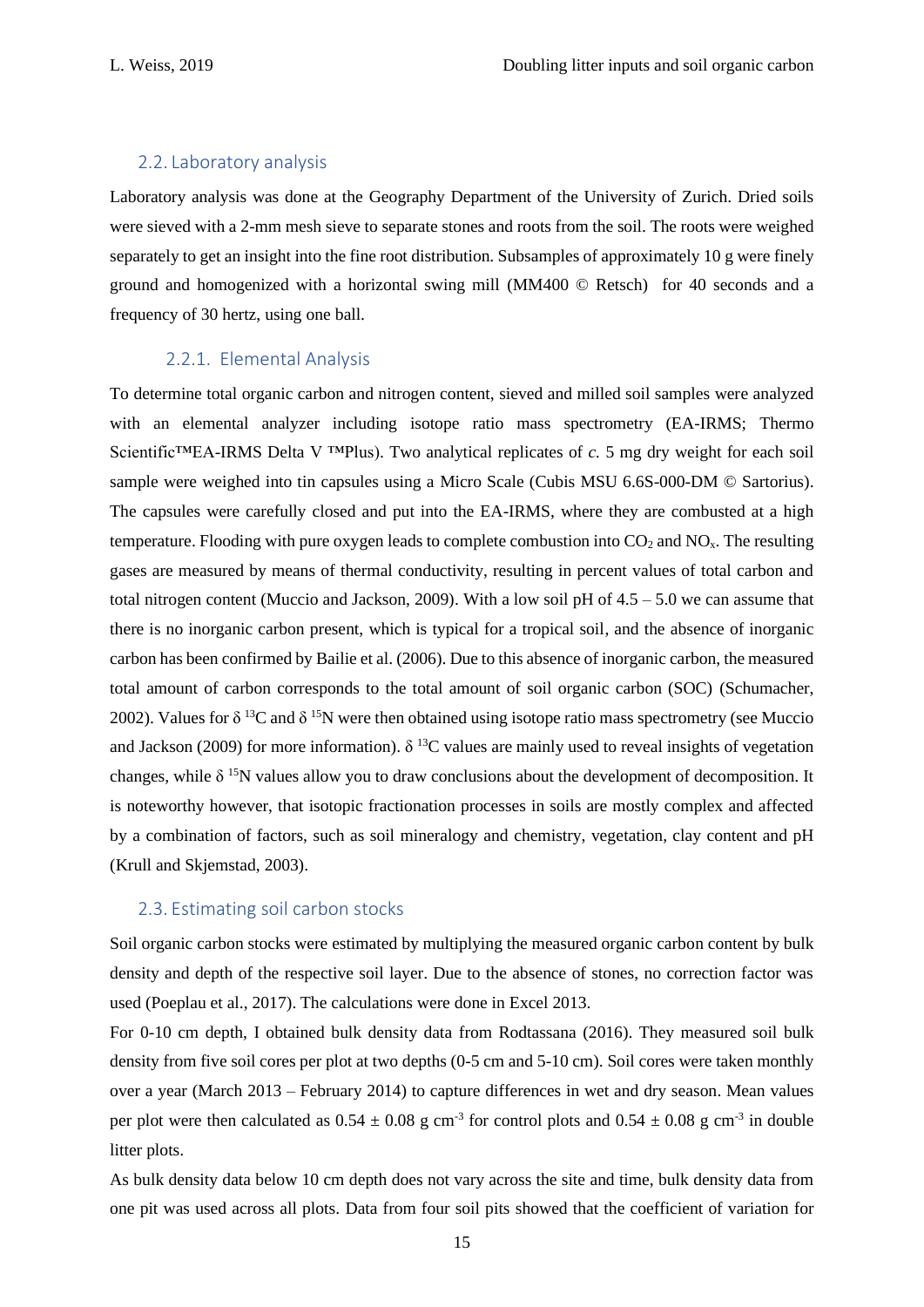bulk density at 10-20 cm was *c*. 10% and at 20-50 cm depth it was *c*. 3% (Tanner et al., 2016). Therefore, I used bulk density data from the pit closest to the litter manipulation plots for the 10-20 cm increment  $(0.86 \text{ g cm}^{-3})$ , and the means of two soil pits for the 20-30 cm  $(1.06 \text{ g cm}^{-3})$  to estimate soil organic carbon stocks (Rodtassana, 2016; Tanner et al., 2016).

#### 2.4. Statistical Analysis

Data analyses were carried out in R version 3.3.2 (R Core Team 2016). The data were first visually explored to check their distribution. For quality controls of the carbon content data, mean values of the analytical replicates were calculated, as well as the relative standard deviation. Whenever the relative standard deviation exceeded 10%, new analytical replicates were measured. The C:N ratio was calculated using the values of carbon and nitrogen to reveal insights of litter quality. Plant residues with a high C:N ratio are generally harder to decompose for the microbes compared to plant residues with a low C:N ratio. Moreover, a narrow C:N ratio is a sign of advanced decomposition (Weil and Brady, 2017).

All data were checked for the normality of the distribution with histograms and tested for normality (*shapiro.test* function) and the data were log transformed when necessary to achieve normally distribution.

To asses if the mean values of any of the measured variables differed between the double litter treatment and the control, t-tests were used *(t.test* function). The difference between the two treatments was regarded as statistically significant if the p-value was < 0.05. Additionally, a linear model (*lm* function) was used to asses treatment and depth effects on soil organic carbon. Where mean values of the plots or treatments are given, the standard error was used in order to indicate how precisely the estimate of the mean value is.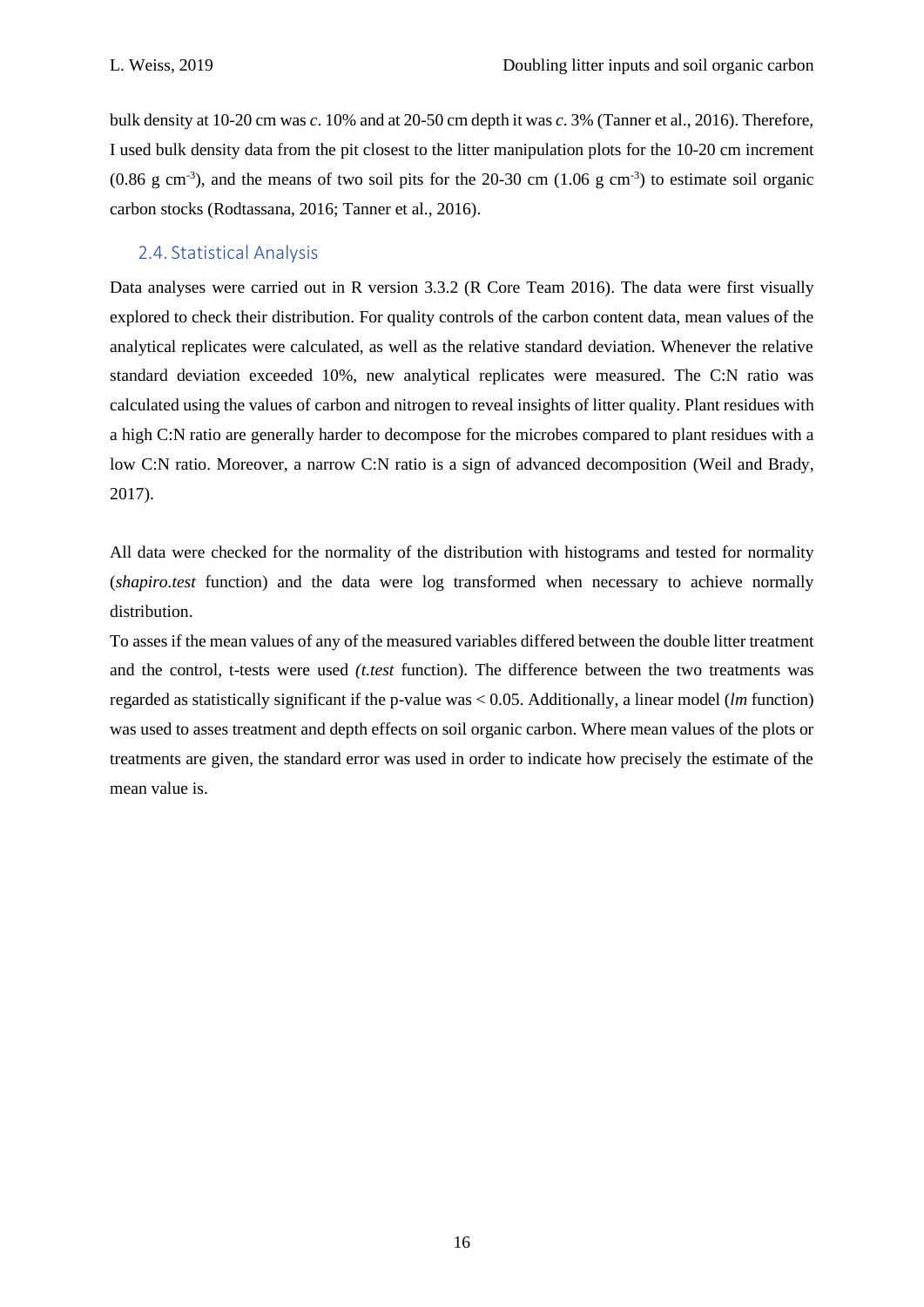### 3. Results

#### 3.1. Elemental concentrations

Elemental analysis showed that values for soil organic carbon content in the soil under study ranged from 12.3 g C kg<sup>-1</sup> to 50.5 g C kg<sup>-1</sup> and decreased with soil depth (Figure 6a). The same pattern was observed for soil nitrogen content, which ranged between 1.1 g N kg<sup>-1</sup> and 4.6 g N kg<sup>-1</sup>, and also decreased with depth (Figure 6b). The soil C:N ratio ranged between 10.1 and 11.6, with mean C:N ratios for both treatments around 11 (Figure 6c).



**Figure 4.** Soil organic carbon (C), nitrogen (N), C:N ratio and mass of fine roots at different depths in litter manipulation plots in a lowland tropical forest in Panama, Central America; where orange is the control treatment and blue is the double litter treatment, showing means and standard error bars for *n*=5 per treatment and depth.

#### 3.1.1. Soil organic carbon concentrations increased with double litter input

Statistical analysis revealed that after 15 years of litter manipulation treatment, soil organic carbon content to 30-cm soil depth had increased by *c*. 9.4% in the DL plots  $(27.69 \pm 2.7 \text{ g C kg}^{-1} \text{ soil})$  compared to the control plots  $(25.31 \pm 3.4 \text{ g C kg}^{-1} \text{ soil};$  Figure 7) but the increase was not statistically significant  $(p = 0.699)$ . The biggest difference in soil organic carbon was observed at 0-10 cm depth (Figure 6a), where soil organic carbon content had increased by *c*. 16.8% in the DL plots  $(45.14 \pm 1.4 \text{ g C kg}^{-1} )$  soil) relative to the controls  $(38.64 \pm 2.6 \text{ g C kg}^{-1} \text{ soil}; p=0.071$ . At 10-20 cm depth, soil organic carbon increased by *c*. 5.8% in DL plots, and by *c*. 3.4% at 20-30 cm depth, showing that the difference of soil organic carbon concentration between double litter and control treatment decreased with depth (Figure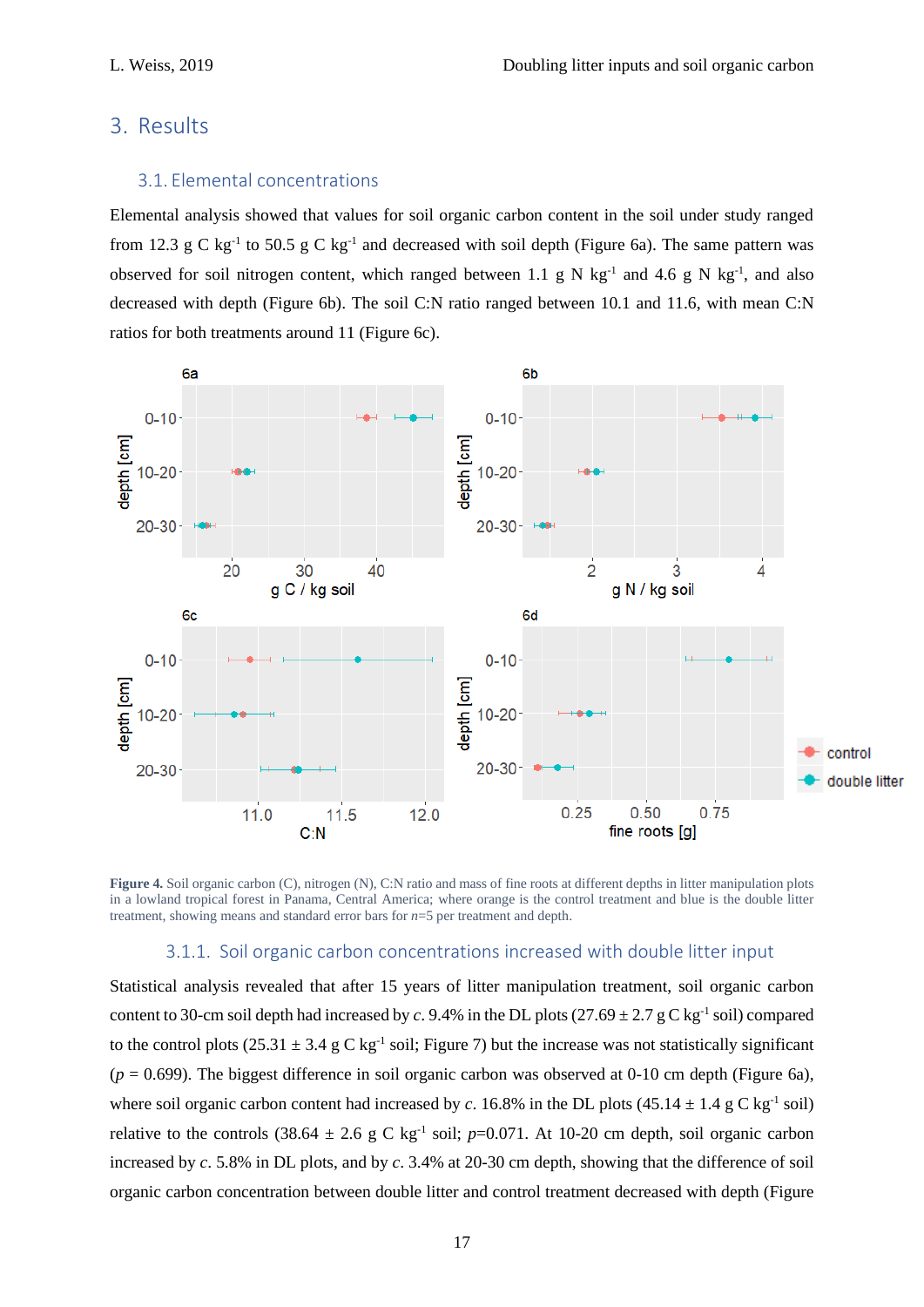6a). A linear model confirmed this trend, showing that depth had a greater influence on soil organic carbon than treatment.



**Figure 5.** Distribution of soil organic carbon measurement in litter manipulation plots in a lowland tropical forest in Panama, Central America; where orange is the control treatment and blue is the double litter treatment. The boxes show the interquartile range, the black lines inside the boxes represent the medians.

Additionally, a pair-wise comparison between the double litter plot and the corresponding control plot was made (see Figure 5 in Methods 2.1). Only one pair (5C and 2L+, see appendix A) showed a statistically significant difference between treatments at a depth of 0-10 cm (p=0.005). In all other pairs and depths, no difference between double litter plots and control plots were revealed, confirming the results of the mean value comparison.

Although there was no significant difference in the mass of fine roots between double litter plots with control plots, the difference between treatments tended to increase with depth (Figure 6d). As the mass of fine roots in both treatments decreased with depth it was strongly correlated with soil organic carbon content ( $r=0.787$ ; Figure 8).



**Figure 6**. Relationship between SOC content and the mass of fine roots in the soil at 0-30 cm depth in a lowland tropical forest in Panama, Central America. Black points are individual values (one value per plot and depth (0-10 cm; 10-20 cm; 20- 30 cm),  $r^2 = 0.787$ .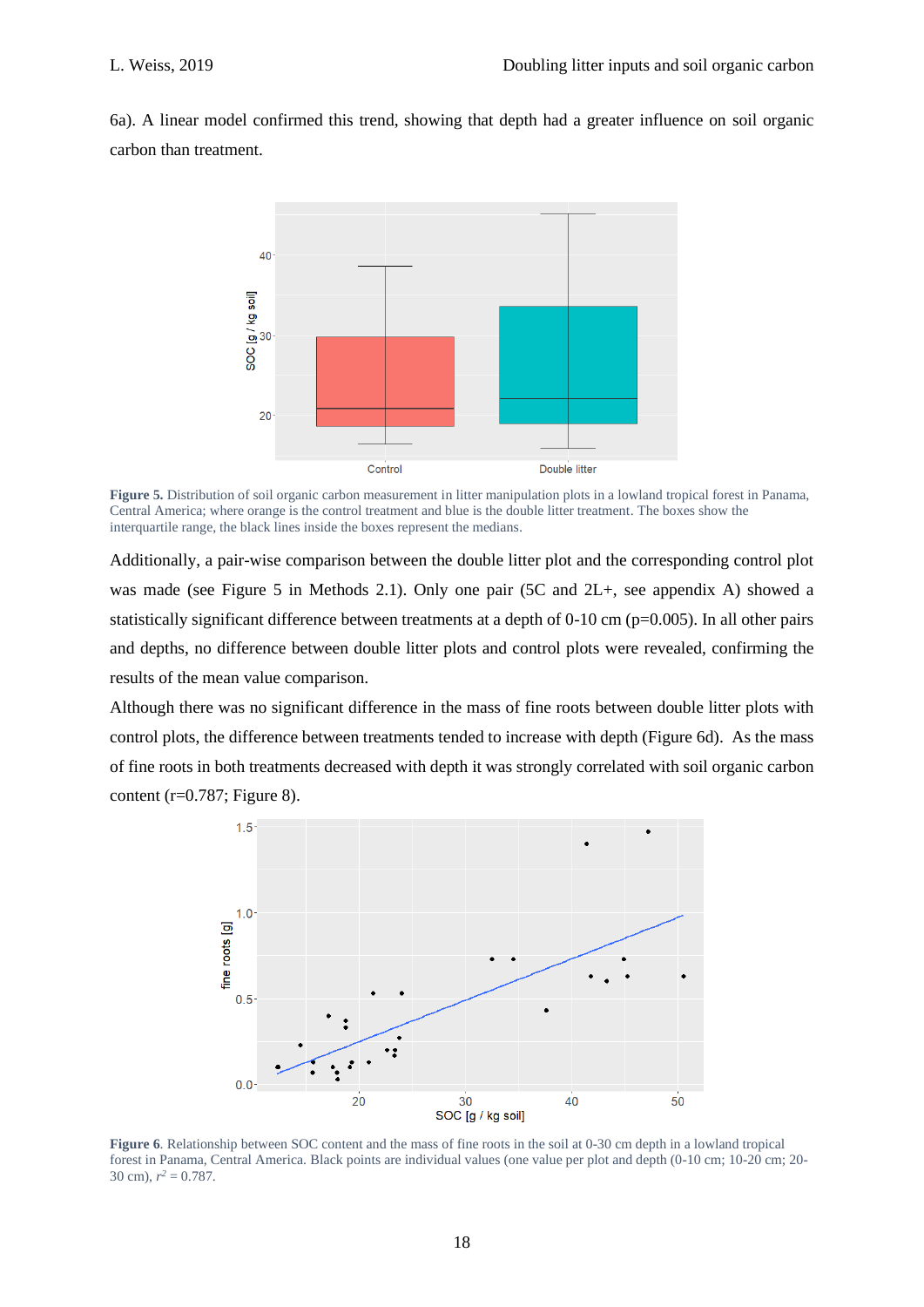#### 3.1.2. Nitrogen content does not significantly differ between treatments

Values of nitrogen concentrations show the same trends as soil organic carbon, whereby concentrations decreased with depth, as did the differences between treatments (Figure 6b). Again, differences between double litter and control were not statistically significant. Comparing nitrogen concentrations with measurements done in 2008, nitrogen content did not change over the period and shows a similar range  $(1.1-4.6 \text{ g N kg}^{-1}).$ 

### 3.1.3. No clear trend for C:N ratio

As there was no significant difference between treatments for either carbon or nitrogen concentration, it is not very surprising that the C:N ratio did not vary significantly between double litter and control plots. The mean C:N ratio for the control treatment was 11.05, which is only very slightly lower than the C:N ratio in the double litter plots (11.12). However, the trends in the C:N ratio with depth did not match the patter of elemental concentrations, as the C:N ratio changed very little with depth and showed no clear trend (Figure 6c).

#### 3.2. Soil organic carbon (SOC) stocks are slightly higher in double litter plots

Soil organic carbon stocks for 0-10 cm depth were calculated using bulk density values measured in 2013-2014 by Chadtip Rodtassana. Bulk density at this depth increment ranged from 0.47 g cm<sup>-3</sup> to 0.66 g cm<sup>-3</sup> and did not differ significantly between double litter and control plots, with mean values of in  $0.56 \pm 0.01$  g cm<sup>-3</sup> for control plots and  $0.55 \pm 0.02$  g cm<sup>-3</sup> in double litter plots. For 10-20 cm and 20-30 cm increments, the same bulk density estimates were used for both treatments, because there is no difference in bulk density below 10 cm depth (Tanner et al., 2016; see Chapter 2.3 in Methods). Consequently, soil organic carbon stocks did not differ significantly between treatments at any depth interval. The highest soil organic carbon stocks were found in the uppermost layer, with  $21.74 \pm 1.36$  t ha<sup>-1</sup> for control plots and  $24.87 \pm 2.82$  t ha<sup>-1</sup> for double litter plots and decreased slightly with depth in both treatments (Figure 9). The double litter plots had slightly higher soil organic carbon stocks to a depth of 20cm, whereas the control plots had higher stocks at 20-30 cm depth, with  $17.47 \pm 1.11$  t ha<sup>-1</sup> compared to  $16.92 \pm 2.53$  t ha<sup>-1</sup> in double litter plots. However, none of the differences were statistically significant. Overall, soil organic carbon stocks for 0-30 cm depth were  $57.17 \pm 2.58$  t ha<sup>-1</sup> in control plots and  $60.77 \pm 2.54$  t ha<sup>-1</sup> in the double litter plots with, which represents a non-significant increase of *c*. 6.3% after 15 years of litter addition treatments (Figure 9).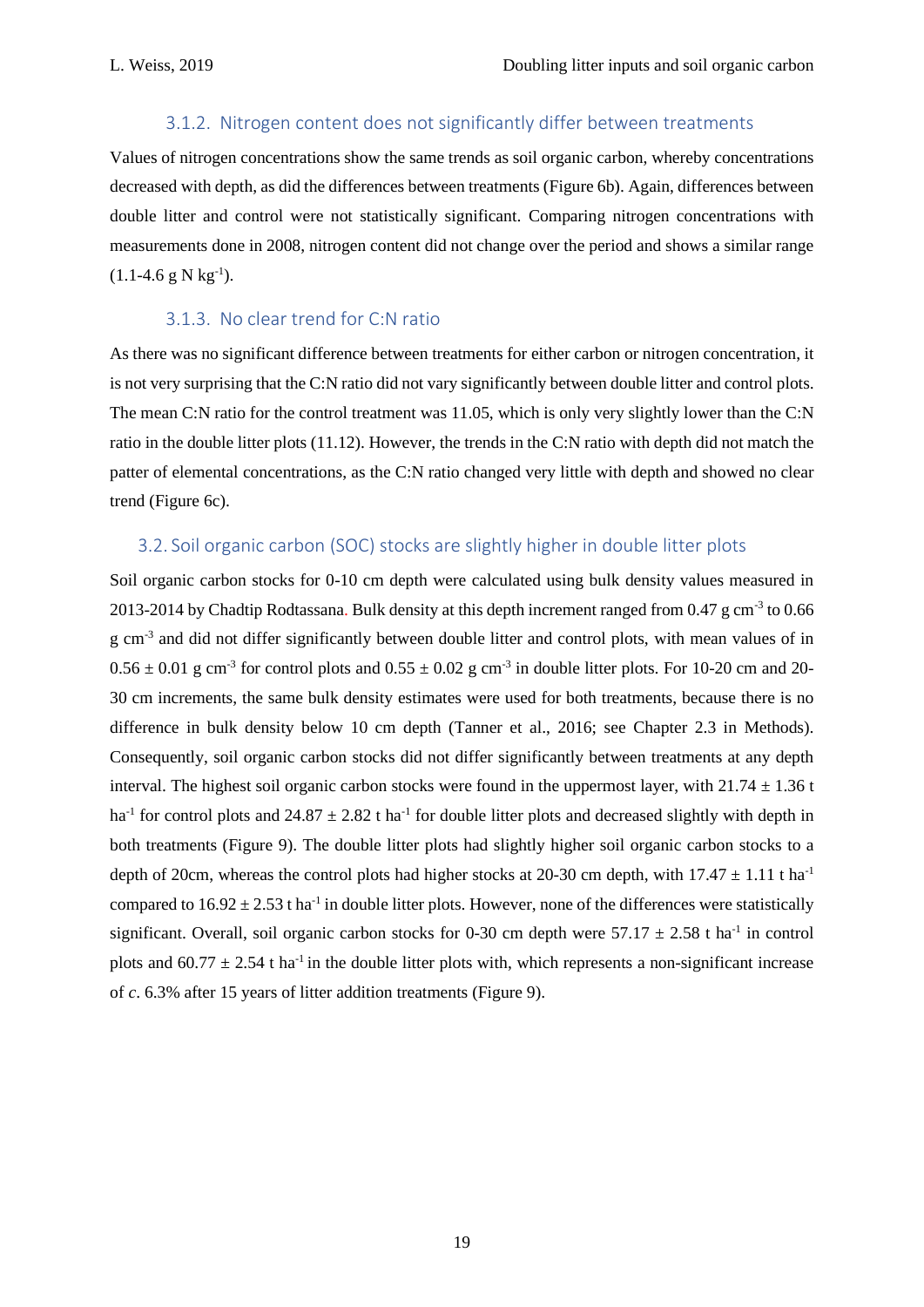

**Figure 7.** Soil organic stocks [t/ha] per depth for three depth increments and over the whole soil profile from 0-30 cm depth in litter manipulation plots in a lowland tropical forest in Panama, Central America; where red is the control treatment and blue is the double litter treatment. Error bars indicate the standard error,  $n = 5$  per treatment and depth,  $n=15$  per treatment in total.

#### 3.3. Isotopic values of soil carbon and nitrogen



**Figure 8**. Isotopic values soil carbon (delta <sup>13</sup>C) and soil nitrogen (delta <sup>15</sup>N) at different depths in litter manipulation plots in a lowland tropical forest in Panama, Central America; where orange is the control treatment and blue is the double litter treatment, showing means and standard error bars for *n*=5 per treatment and depth.

Isotopic values for  $\delta$  <sup>13</sup>C and  $\delta$  <sup>15</sup>N were measured in the same process as the elemental concentrations. The  $\delta^{13}$ C values ranged between -28.12‰ to -24.61‰ over both treatments (Figure 10a), which is close to the typical range for  $C_3$  plants that dominate at the site (Emma Sayer, personal communication). There were no significant differences between double litter and control treatments at any depth. The lowest  $\delta^{13}$ C values were found in the uppermost layer (0- 10 cm) and the values increased with depth (Figure 10a).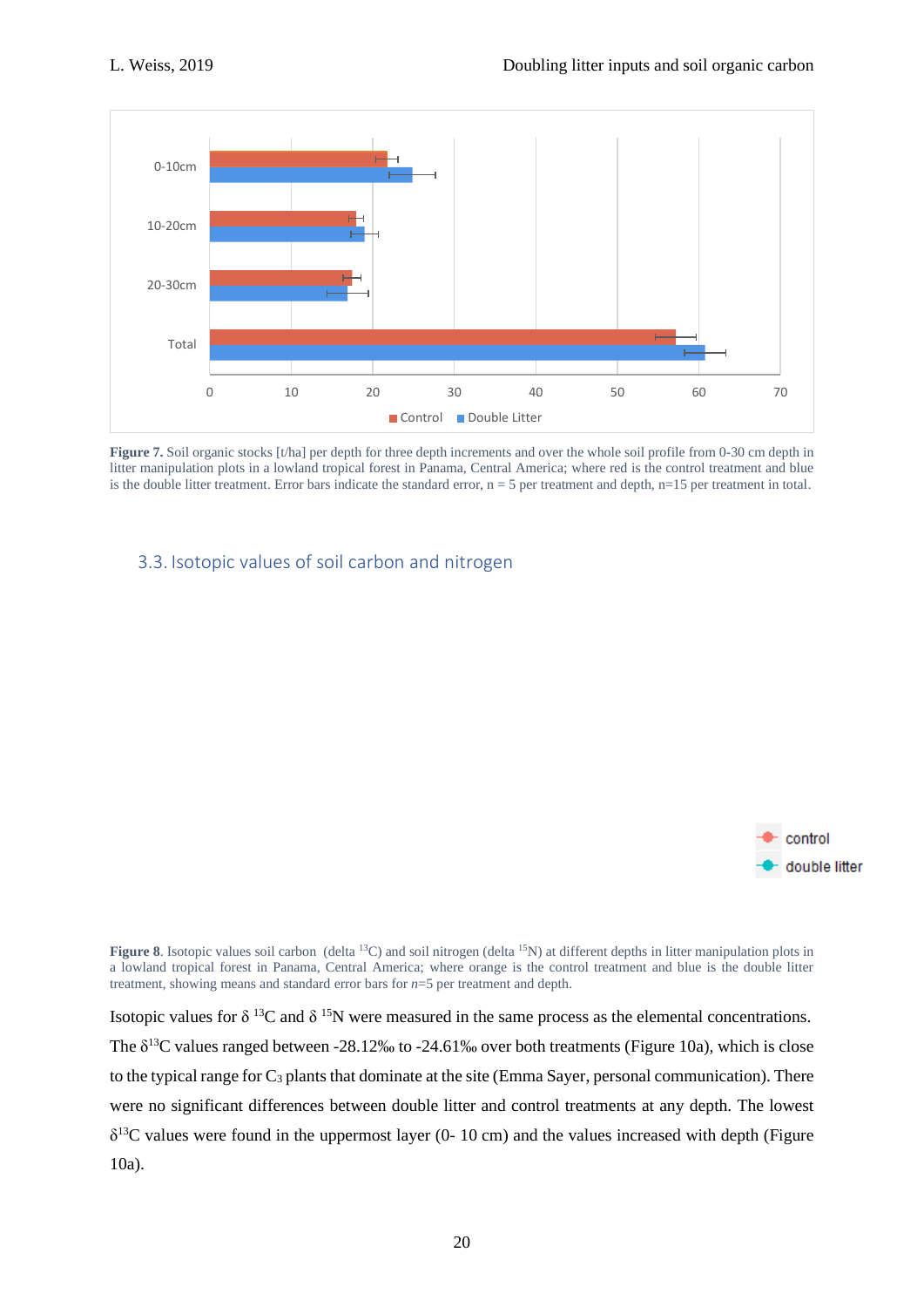The values for  $\delta^{15}N$  showed a similar pattern to  $\delta^{13}C$ ; the values ranged between 4.3‰ to 8.0‰ with the lowest values at 0-10 cm, increasing with depth (Figure 10b). There were no significant differences between treatments at any depth.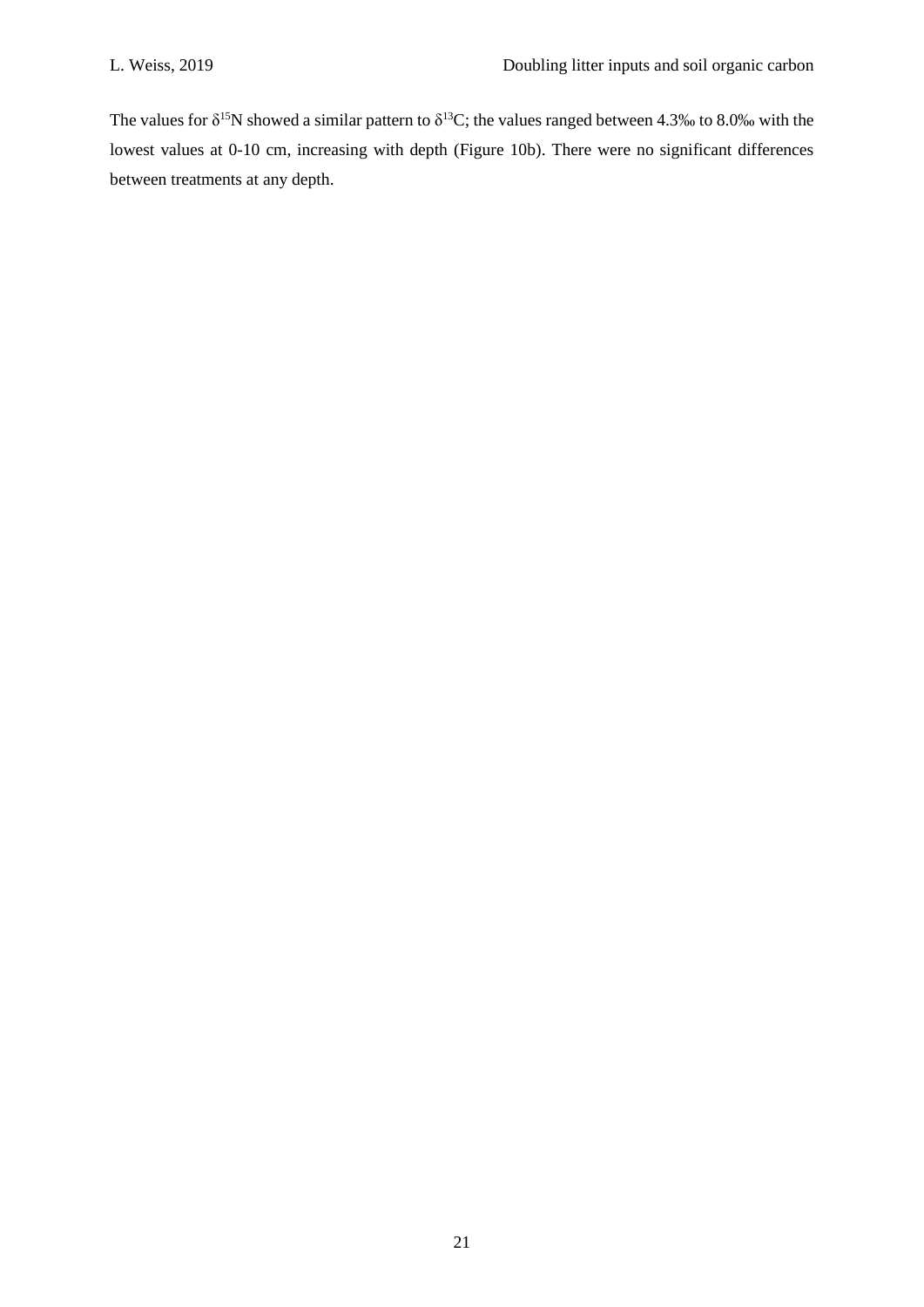#### 4. Discussion

#### 4.1. Discussion of the values

Looking at the data, we can find similar trends for different elements and values within the study. Soil organic carbon, nitrogen and fine roots all decrease with increasing depths in both the double litter and the control plots (Figure 6a, 6b and 6d). We can therefore say that doubling litter input does not change the distribution of the elements with depth. Both the soil organic carbon and the nitrogen values were also in a similar range as measurements done at the same site and can be taken as reliable (Grimm et al., 2008; Sayer et al., 2012; Tanner et al., 2016).

A similar trend could be found for the isotopic values of  $\delta^{13}C$  and  $\delta^{15}N$ . Both values increase with depth in the double litter and the control plots (Figure 10a and 10b). The enrichment in  $^{13}$ C with depth is seen in most soils and is due to soil-inherent and decomposition processes. During decomposition, soil microorganisms fractionate  $^{13}$ C and add  $^{13}$ C enriched microbial biomass, indicating that decomposition of soil organic carbon is more advanced in deeper soil layers (Krull and Skjemstad, 2003). The enrichment of <sup>15</sup>N with depth also shows that more decomposed material can be found in deeper soil layers, confirming the results of the  $\delta^{13}C$  analysis. This trend and also the values are consistent with an analyzed Oxisol in Australia and can therefore be taken as reliable (Krull and Skjemstad, 2003). Concluding we can say that both isotopic values show that more decomposed material can be found in deeper soil layer, however, there is no statistically significant difference between the double litter plots and the control plots.

The only value showing no clear trend is the C:N ratio (Figure 6c). Nevertheless, the ratio shows the same behaviour with depth for both treatments. In the first 20cm, C:N ratio tends to narrow, which is a sign of advanced decomposition (Johnson et al., 1995; Krishna and Mohan, 2017; Krull and Skjemstad, 2003). After 20cm though, C:N ratio is again increasing, indicating that soil organic carbon at this depth may still contain comparatively labile components. This trend was also found in an analysis of an Oxisol in Beechmont (Queensland, Australia) by Krull and Skjemstad (2003).

#### 4.2. There is only a small increase in soil organic carbon...

Although soil organic carbon increased by *c.* 16.8% in the double litter plots compared to the controls in the upper 10 cm of the soil, the increase was not significant, even after 15 years of treatment. Indeed, none of the differences between double-litter and control treatments were statistically significant at any of the depth increments, and over the whole soil profile. In fact, the *c.* 16.8% increase is smaller than we would expect after 15 years of double monthly litter inputs. Moreover, soil organic carbon stocks over 0-30 cm soil depth increased by only *c*. 6.3%.

Similarly small increases in soil organic carbon were also found by other scientists working at the same site (Tanner et al., 2016; Sayer et al., unpublished). My results for the upper 10 cm of the soil are within the same range as those reported in other studies: Sayer et al. (unpublished) reported an increase of 11%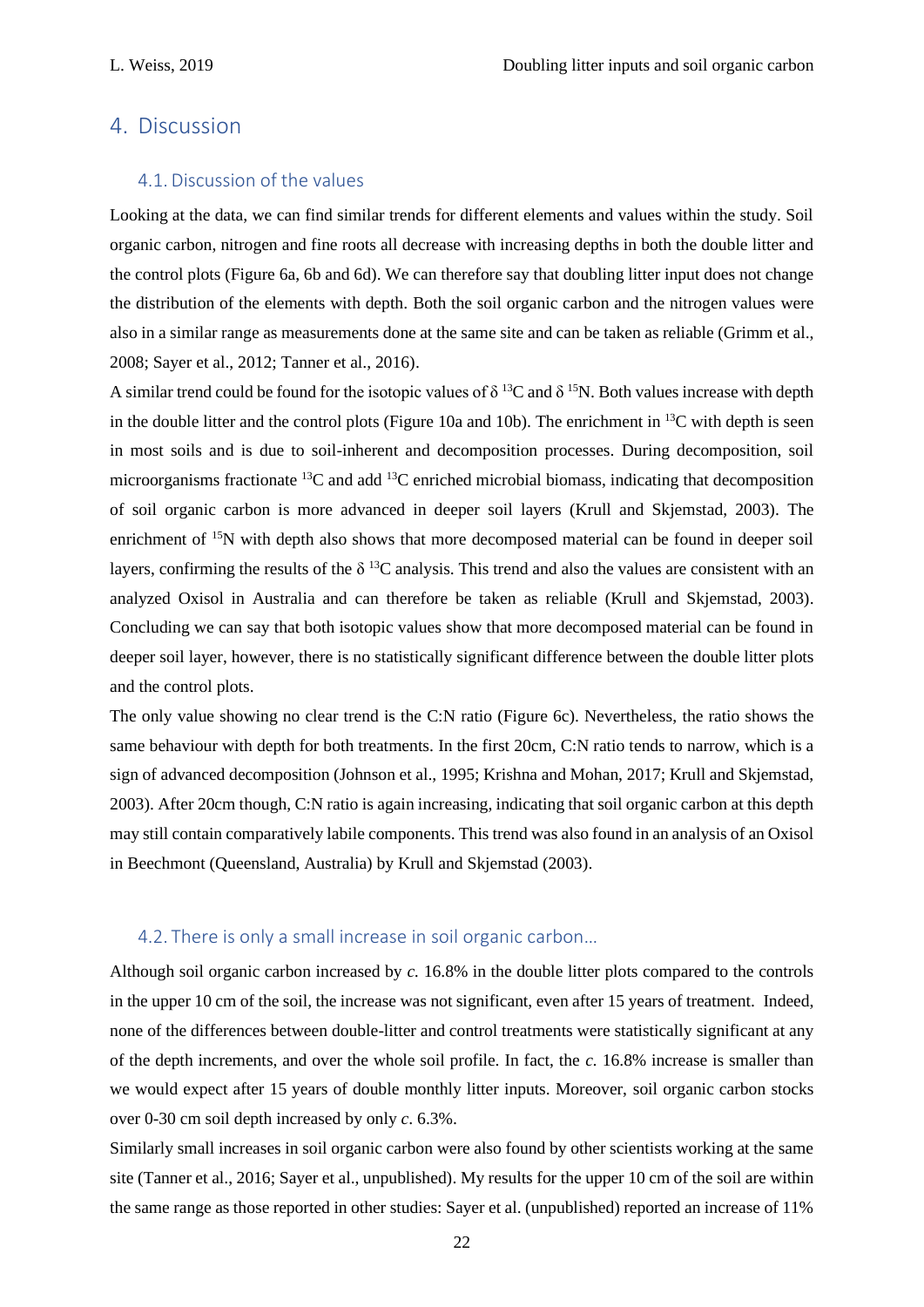after 13 years of litter manipulation, whereas Tanner et al. (2016) detected a difference of 14% within 6 years after the start of the experiment.

4.2.1. ͙ĐŽŵƉĂƌĞĚǁŝƚŚŽƚŚĞƌƐƚƵĚŝĞƐ

Widening the scope, there is only one other litter manipulation experiment in a tropical forest. In a study conducted in a wet tropical forest in Costa Rica by Leff et al. (2012), a much stronger effect of doubling litter inputs was observed. Soil organic carbon increased by 31% after only 2 years of doubling litter inputs in 0-10 cm. Already after 1 year of treatment, they found significant differences between double litter and control plots (Leff et al., 2012). The apparent difference in magnitude and rate of soil carbon response is noteworthy because soils underlying tropical forests contain about 20% of the world's soil organic carbon (Jobbágy and Jackson, 2000; Leff et al., 2012).

|                     | <b>Costa Rica</b> | Panama            |  |  |
|---------------------|-------------------|-------------------|--|--|
| Duration            | 2 years           | 15 years          |  |  |
| <b>Size</b>         | $3-m \times 3-m$  | 45-m x 45-m       |  |  |
| Annual              | 4430 mm           | 2400 mm           |  |  |
| precipitation       |                   |                   |  |  |
| Mean annual         | $25^{\circ}$ C    | $27^{\circ}$ C    |  |  |
| temperature         |                   |                   |  |  |
|                     | Highly weathered  | Oxisol (high clay |  |  |
| Soil classification | clay Utisol       | content, but low  |  |  |
|                     |                   | activity type)    |  |  |

**Table 2.** Comparison of two experimental sites in tropical forests (data from Leff et al., 2012 and Sayer et al., 2011).

Studies in temperate zones also found no consensus whether increasing litter inputs leads to enhanced carbon sequestration or not with different litter manipulation experiments showing highly variable results. Some scientists found an increase in soil organic carbon while some of them observed no changes or even a decrease in soil organic carbon (Bowden et al., 2014; Lajtha et al., 2014, 2018; Pisani et al., 2016; Xu et al., 2013).

There are several factors that can contribute to these differences in the strength of the effect. First, the two experimental sites in the tropics differ in terms of spatial scale, with much smaller plots in Costa Rica than in Panama (Table 2). These small pots can be "hot" or "cold" spots compared to large individual tree crown areas (commonly 25 m in diameter), and consequently tree root areas. Therefore, these small plots may not represent adequately what would happen in plots the size of large trees (Tanner et al., 2016), particularly as hotspots with large inputs of nutrients and organic matter can stimulate fine root proliferation (Sayer et al. 2006 and references therein), which would increase soil carbon inputs belowground. Moreover, the site in Costa Rica receives about the double amount of rainfall (Table 2).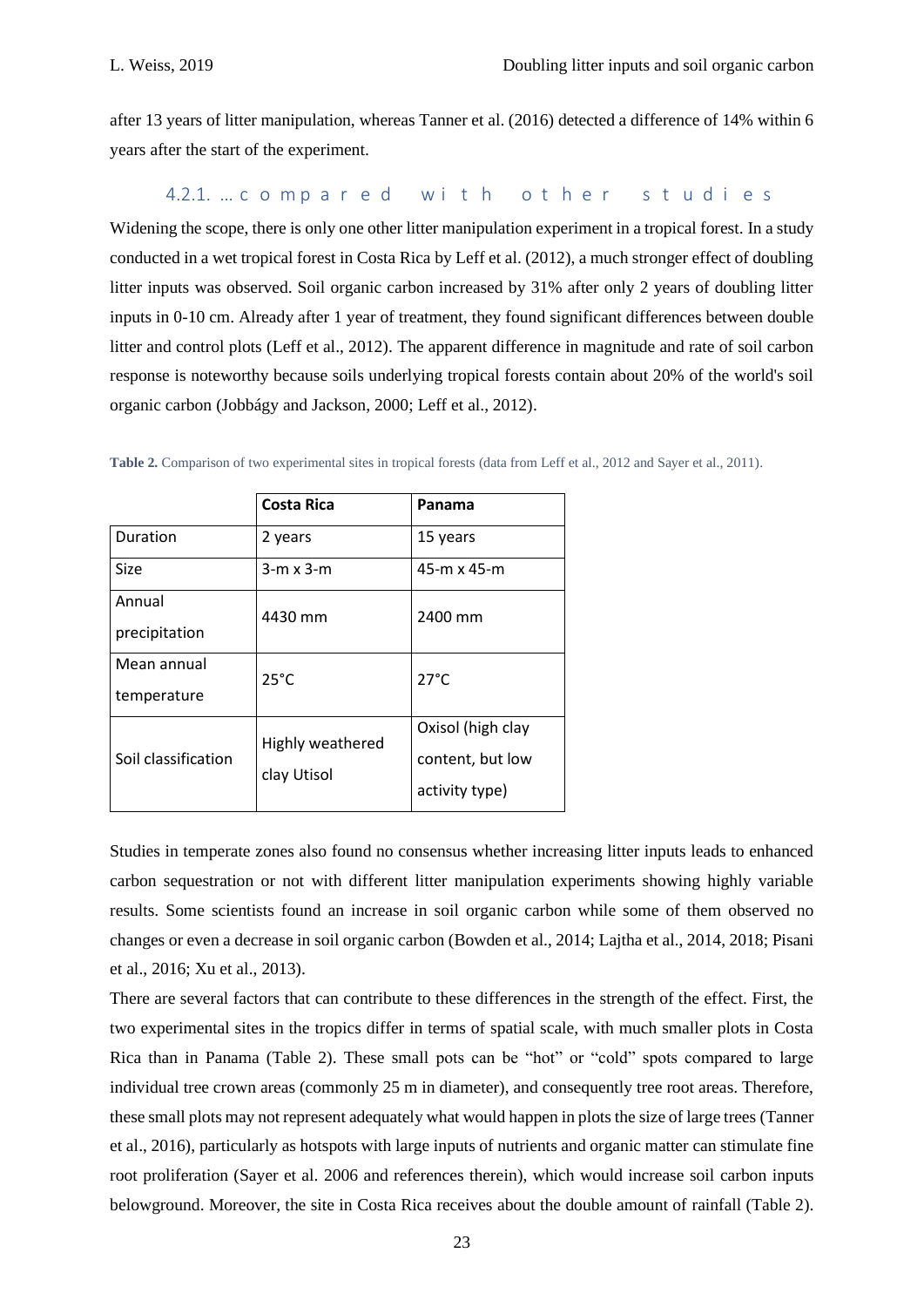This is important because increases in mineral soil carbon can be a result of greater infiltration of dissolved organic carbon (DOC) with double litter inputs (Kalbitz and Kaiser, 2008; Leff et al., 2012; Tanner et al., 2016; Xu et al., 2013). Consequently, differences in soil chemistry might strengthen the effect of doubling litter inputs by enhancing the stabilization of leached litter-derived carbon via sorption and aggregation (Six et al., 2002). This shows that soil mineralogy and precipitation may both influence the rate of litter decomposition and therefore lead to different results in response to litter manipulation experiments at different sites (Reynolds et al., 2018). Additionally, the carbon sequestration capacity of tropical soils is not well known but plays an important role when estimating if these soils act as carbon sinks or sources in the future (Xu et al., 2013). The capacity of soils to store additional carbon has an upper limit, which is determined by soil chemical, physical and biological factors. Once the limit is reached, soils will not sequester any additional carbon despite the amount of inputs (Six et al., 2002; Xu et al., 2013).

All the factors just mentioned as plot size, climatic conditions, soil mineralogy and carbon sequestration capacity may all also contribute to the highly variable results found in studies held across the globe. Despite these factors, there are two more important drivers for different results across sites and the small increase I found in litter manipulation experiments: priming effects and the origin of soil organic carbon. These two factors are explained in the following chapters.

#### 4.2.2. ... because of priming effects

The priming effect happens when easily decomposable, fresh organic material is added to the soil. The additional inputs enhance microbial activity, resulting in the extra decomposition of relatively stable and protected soil organic matter and a disproportionate increase in soil CO<sup>2</sup> efflux (Sayer et al., 2011; Weil and Brady, 2017). This could mean that more carbon is lost from the soil to the atmosphere with doubled litter inputs, resulting in smaller or no net gains. A study conducted at the experimental site in Panama measured soil  $CO<sub>2</sub>$  efflux monthly and found significantly higher annual soil respiration and higher  $CO<sub>2</sub>$ efflux from soil organic carbon in the double litter treatments compared to the controls (Sayer et al., 2011). Using natural abundance isotopes  $(\delta^{13}C)$  to track changes in soil organic matter decomposition and cycling, Sayer et al., (2011) showed that 13% of total below-ground respiration is released through priming and this could partially offset predicted net gains in carbon storage. Moreover, it is assumed that the gained soil organic carbon from increased litter inputs has short turnover times (Schlesinger and Lichter, 2001). Soil organic carbon released through priming however is considered as 'old' or more stable (Fontaine et al., 2004; Heimann and Reichstein, 2008; Sayer et al., 2011). This would mean that not only is soil organic carbon lost from the soil to the atmosphere, but also that relatively stable carbon is replaced with more labile carbon, resulting in reduced stability of soil organic carbon over the long term (Sayer et al., 2011; Sayer et al., unpublished). Therefore, priming effects could explain the small net gains in soil carbon with double litter inputs found in my study. Moreover, as soil organic carbon released through priming is considered as older or more stable, priming effects could also account for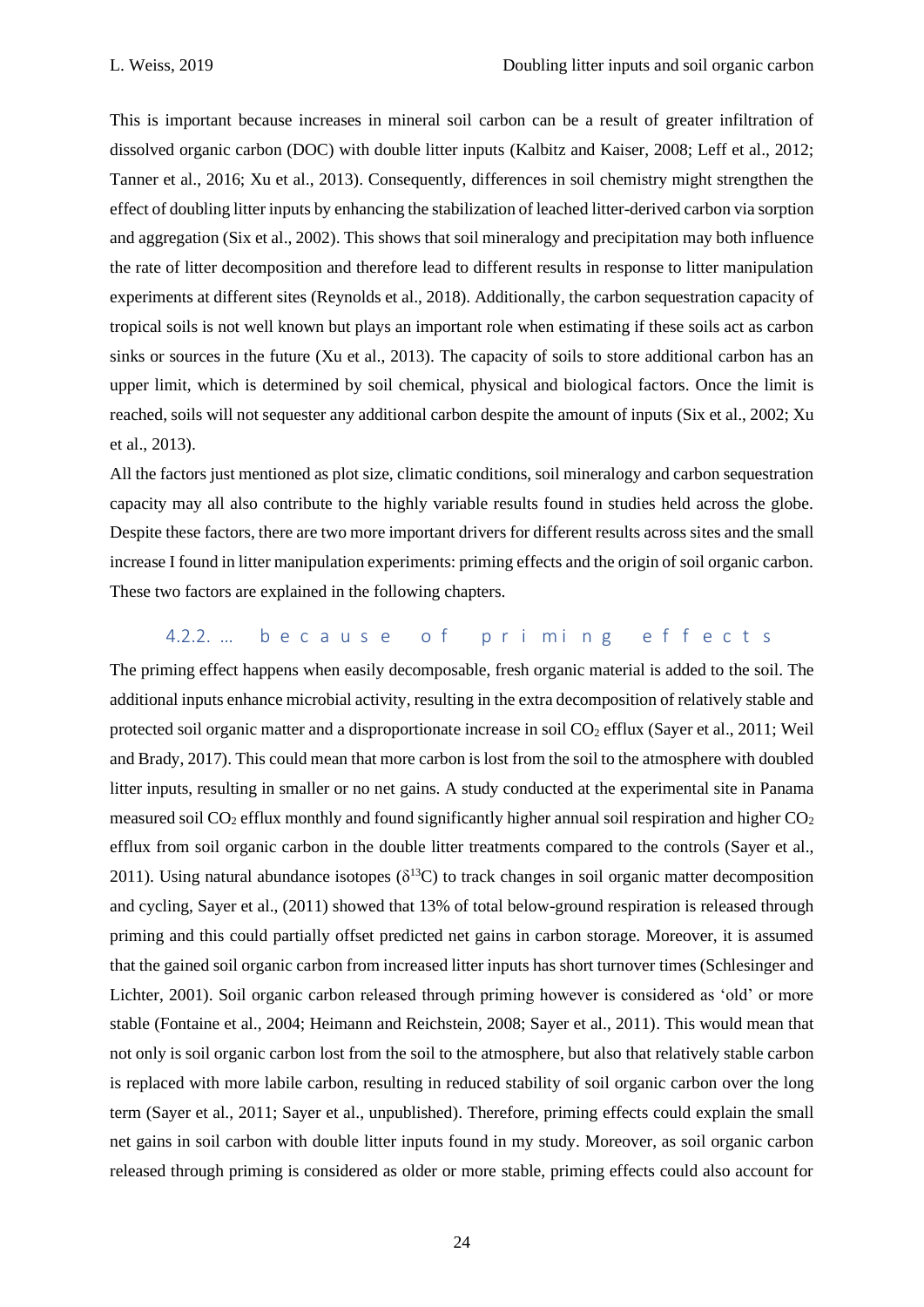the lower soil organic carbon stocks found at 20-30 cm depth (Figure 9), as the isotope analyses of <sup>13</sup>C and <sup>15</sup>N showed that more decomposed and stable material can be found in the deeper soil layers.

One reason for priming is the mining of soil organic matter for nutrients, especially when litter with low nutrient content is added (Nottingham et al., 2015). Despite the fact that priming effects were found across different ecosystems types, priming might be greater in nitrogen limited forests, due to the mentioned mining for nitrogen (Nottingham et al., 2015; Whitaker et al., 2014). A meta-analysis of studies about plant growth, soil organic matter dynamics and biological  $N_2$  fixation in FACE experiments (FACE  $=$  free air carbon dioxide enrichment) confirmed this assumption. The study describes that soil carbon under elevated  $CO<sub>2</sub>$  was unaffected in soils with low nitrogen availability due to priming, whereas experiments under higher nitrogen availably showed significant increases in soil organic carbon (de Graaff et al., 2006). Although in tropical soils, the availability of phosphorus (P) is likely to be relatively more important than N, there is evidence that priming effects are constrained by nutrient availability (Nottingham et al. 2012). Hence, the addition of nutrients with the litter at the study site in Panama could have promoted soil carbon release by priming effects. Priming effects can therefore not only explain relatively small net gains in soil organic carbon with doubled litter inputs but also the variability of results found in different litter manipulation experiments across the globe.

## 4.2.3.  $\dots$  b e soil ouganic carbon might originate rather from roots than shoots

Another explanation for the relatively small net gains in soil organic carbon in my study is the origin of soil organic carbon. Soil organic carbon originates either from roots or from the decomposition of litter. Roots contribute to the soil organic carbon pool via decomposition of dead root biomass or via releasing organic substances by roots and mycorrhiza, a process called rhizodeposition (Hirte et al., 2018; Rasse et al., 2005). It is nowadays commonly accepted that roots contribute a major part to soil organic carbon stocks, and some scientist suggest that root carbon inputs might even have the biggest impact on carbon sequestration in soils (Brant et al., 2006; Rasse et al., 2005; Schmidt et al., 2011; Sokol et al., 2018). Carbon from litter mostly reaches the mineral soil as dissolved organic carbon but is often considered as labile and therefore only has a short mean residence time in the soil. Consequently, it is often neglected in terms of carbon accumulation in soils (Kalbitz and Kaiser, 2008; Sokol et al., 2018).

In my study, the mass of fine root that was measured during sieving did not change significantly between the double litter and the control treatment. This is also supported by root growth studies at the study site, which found a shift in root growth, with double litter plots showing more roots in the litter layer, but fewer roots in the mineral soil. Overall, there were no changes in root growth between the two treatments (Sayer et al., 2006; Rodtassana & Tanner, 2018). However, soil organic carbon concentrations in my study were correlated with the mass of fine roots (see Chapter 3.1.1 and Figure 8). This indicates that soil organic carbon in the soil originates at least partly from root exudates via rhizodeposition, and hence changes in root biomass, rather than litter inputs, may have a greater effect on soil organic carbon storage. In this case, it is also important to mention that fresh root inputs can stimulate priming effects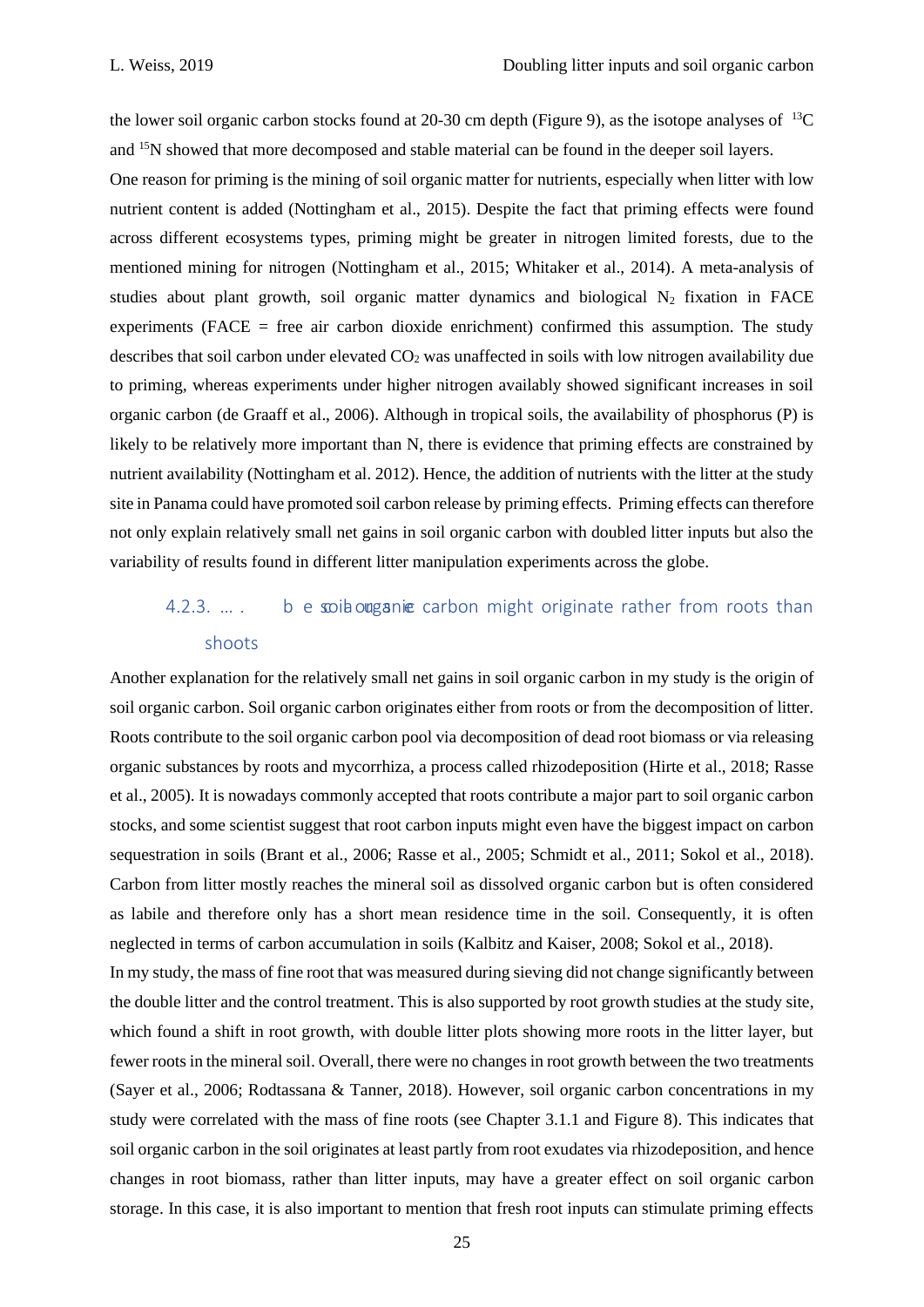and therefore boost decomposition and the loss of soil organic carbon, as some root exudates consist of easily decomposable material (Fontaine et al., 2004, 2007). Moreover, the changes I found in soil organic carbon are small compared to the fast turnover time in tropical forests. At the site, normal turnover of organic matter at 0-10 cm depth is 25% in 6 months (Tanner et al., 2016). Consequently, given the rapid turnover of organic matter and the lack of changes in root biomass, it is likely that soil organic carbon originates predominantly from root products rather than leaf litter, explaining the relatively small increase in soil organic carbon found in the experiment (Rasse et al., 2005; Schmidt et al., 2011; Sokol et al., 2018; Tanner et al., 2016).

#### 4.3. Strength and depth effects of litter manipulation do not increase with time

It is likely that the strength and depth of the effects of doubling litter inputs will increase with time. Comparing data from 2007 and 2009, Tanner et al (2016) already found that the effect increased in depth with time for nitrate and phosphorus, leading them to the assumption that strength and depth effects of litter manipulation will increase with time. A stronger effect on total soil organic carbon with time was also proposed in a global meta-analysis of litter manipulation studies by Xu et al. (2013), even though they found no significant effect of experiment duration on the changes in soil organic carbon with additional litter inputs across different biomes. However, litter decomposition rates and mean residence times of soil organic carbon vary widely across ecosystems and therefore make it hard to discover the effect of experiment duration when comparing studies in different ecosystems (Xu et al., 2013). Mean residence times of surface litter in tropical soils are much shorter than in temperate forests with 0.25 to 1 year compared to 4 to 16 years and therefore tropical soils are more sensitive to changes in litter inputs (Olson, 1963; Xu et al., 2013). Despite this, I did not find any evidence that the effects of doubling litter input on soil organic carbon in a tropical forest will be stronger over time. Increases in soil organic carbon concentrations were in the same range over a fifteen-year period of litter manipulation. Measurements after 6 and 13 years showed an increase of 14% and11%, respectively (Tanner et al., 2016; Sayer et al., unpublished), whereas I found a 16.8% increase after 15 years . Moreover, none of the measurements showed a statistically significant difference between double litter and control plots. Indeed, I compared the soil organic carbon concentrations I measured from samples taken in 2018 with measurements done in 2008 and found no statistically relevant differences. The same was true for the calculated soil organic carbon stocks in 2008 and 2018. We can, therefore, assume that there is no clear linear relationship between experimental duration and changes in soil organic carbon with litter addition in tropical soils. This might be also true for other ecosystems as long as the duration of the experiment is longer than the mean residence time of surface litter.

#### 4.4. Limitations of the experiment

The experiment in Panama is long term and large scale and should therefore represent ecosystem scale processes as well as possible for a manipulative experiment. Nevertheless, there are still some limitations and assumptions that limit the broader applicability of the results. It is widely demonstrated that rising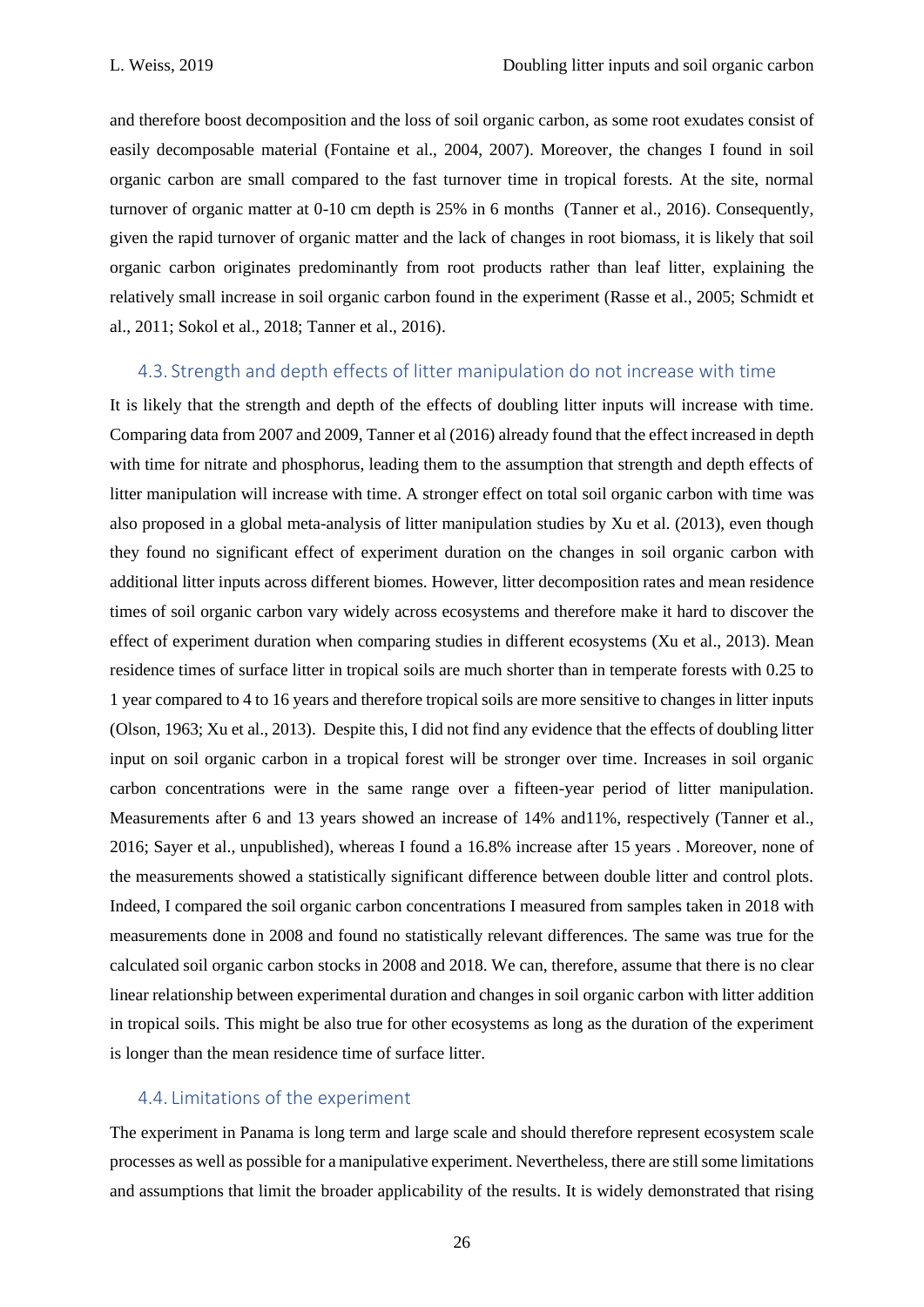CO<sup>2</sup> concentrations in the atmosphere has increased aboveground NPP in tropical forests and will further increase in the future (Lewis et al., 2009; Pan et al., 2011; Sayer et al., 2011). But no studies state by how much NPP, and consequently litterfall, will increase in the tropics. In the temperate zone, measured increases in litterfall following elevated CO<sub>2</sub> concentration varied amongst experiments and vegetation under survey. A free air  $CO<sub>2</sub>$  enrichment (FACE) experiment in a pine plantation showed a 12% increase in litterfall, while another experiment conducted at the Aspen FACE experiment near Wisconsin (US) reported increases in litterfall of 31.3% in the aspen community and 37.6% in the birch-aspen community (Lichter et al., 2008; Liu et al., 2005). It can therefore be assumed that the increase in litterfall due to increased  $CO<sub>2</sub>$  in the future will be less than the doubling of litterfall simulated in the experiment (Tanner et al., 2016). This would mean that the already small increases found in soil organic carbon concentrations might be overestimated.

Another important factor influencing the results of the experiment is the litter quality. Doubling litter inputs with ambient litter assumes that litter produced under present atmospheric  $CO<sub>2</sub>$  concentrations would have the same effects on soil organic carbon as litter produced under elevated CO<sub>2</sub>. However, there is little consensus regarding the changes in litter quality under elevated  $CO<sub>2</sub>$  concentration. Kuzyakov (2011) states that litter produced under increased  $CO<sub>2</sub>$  concentrations is generally lower quality, meaning that decomposition will be slower due to the higher content of structural materials such as cellulose and lignin. Lower litter quality would counterbalance higher microbial activity linked to priming effects, which in turn might prevent the decomposition of older soil organic carbon in the mineral soil (Kuzyakov, 2011). However, free air  $CO<sub>2</sub>$  experiments often show that the C:N ratio of plant tissue, which is a good approximation of litter quality, is not affected by the enrichment in atmospheric  $CO<sub>2</sub>$  concentration (de Graaff et al., 2006). If this is also true for the tropics, experiments which double litter inputs with present litter are a realistic approximation in terms of litter quality.

Besides the influence of rising atmospheric  $CO<sub>2</sub>$  concentration on litter quantity and quality, which are both considered in litter manipulation experiments, elevated  $CO<sub>2</sub>$  concentrations in the atmosphere also have an impact belowground. This frequently called hidden half is neglected when adding litter only aboveground (Kuzyakov, 2011). Previous research has shown that increased CO<sub>2</sub> concentrations did not only increase aboveground biomass production and litterfall, but also belowground plant biomass and rhizodeposition. The effect of elevated  $CO<sub>2</sub>$  is even considered to be stronger belowground than aboveground (de Graaff et al., 2006; Kuzyakov, 2011). As we have seen above, more soil organic carbon originates from root biomass and rhizodeposition than from leaf litter. Therefore, impacts of increased atmospheric CO<sup>2</sup> concentrations on belowground production and organic substances released by roots are important and can have different effects on soil carbon sequestration. They should be considered when evaluating if soils will act as carbon sinks or sources in future atmospheric conditions.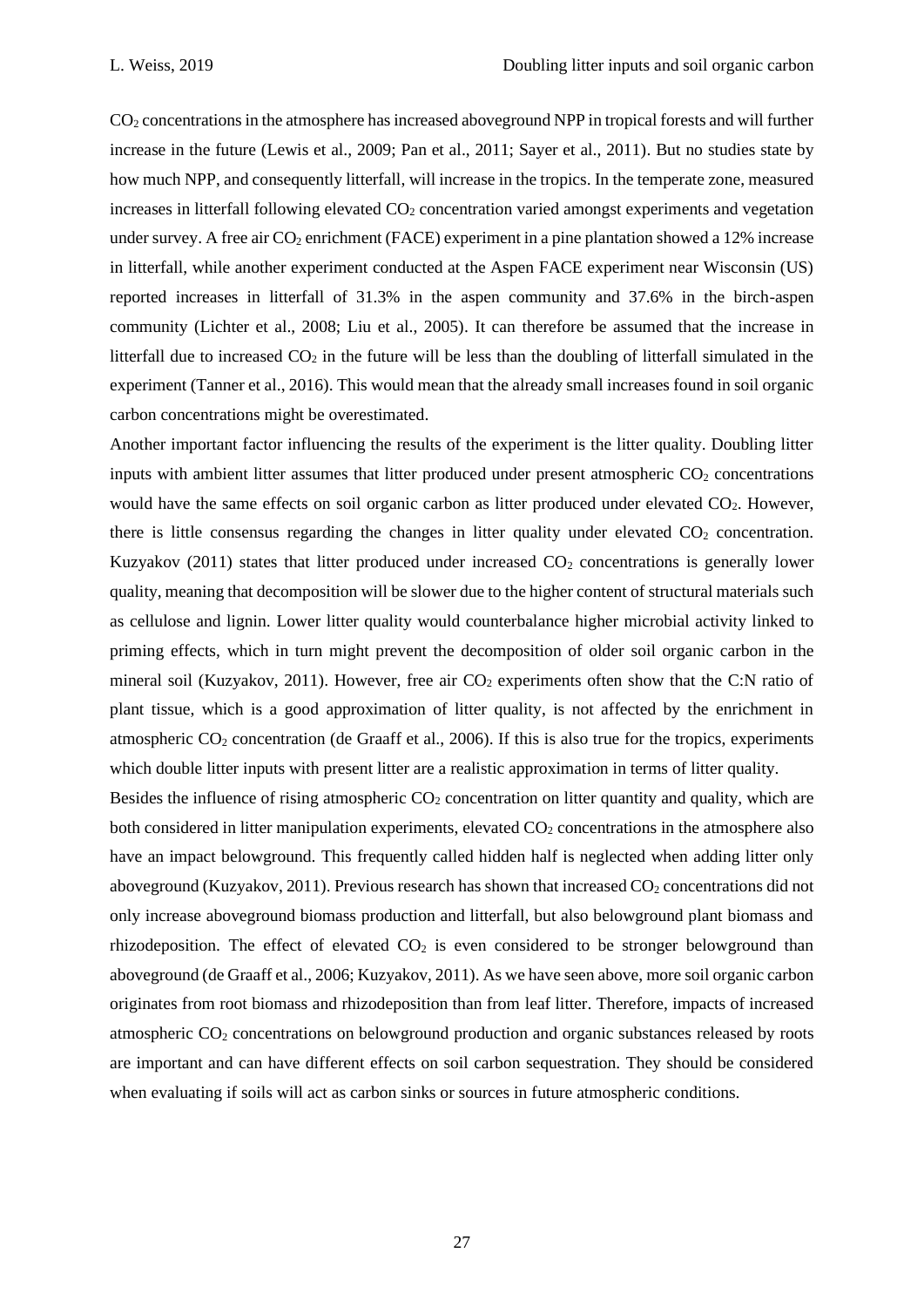### 5. Conclusion

Continuous doubling of litter inputs over 15 years resulted in a surprisingly minor increase in soil organic carbon stocks over 30 cm depth, which was not statistically significant. The biggest effect was seen at 0-10 cm depth, where there was a trend towards increased soil organic carbon concentrations (16.8%) in the double-litter plots. Nevertheless, the increase in soil organic carbon concentration is smaller than expected. A direct relationship between litter inputs and soil organic carbon would suggest a much greater increase of soil organic carbon. The small increase can be explained by the efflux of carbon through priming and the origin of carbon, where root inputs may be more important than leaf litter. To answer the research questions posed in this master's thesis:

#### *Does doubling litter inputs in a tropical forest increase carbon storage in soil?*

Carbon storage increased with doubled litter inputs. However, the increases were minor and not significant.

#### *Which depth increments are most affected by altering litter inputs?*

The biggest difference was seen at 0-10 cm depth. The difference between double litter and control plots decreased with depth.

Although the increase in soil carbon stocks was lower than expected, there was still a minor increase in soil carbon in the upper 10-cm due to doubling litter inputs. This increase could partially offset increasing atmospheric  $CO<sub>2</sub>$  concentrations. However, the effect of mitigation is very small compared with fossil fuel emissions. Carbon stocks to 30 cm increased by 6.3% over 15 years. On a global scale, around 207 Pg of carbon are stored in the upper 30-cm of tropical soils (Batjes, 1996). An increase of 6.3% would account for an additional 13 Pg stored in tropical soils with doubled litter inputs. By comparison, fossil fuel emissions in 2010 were 8.7 Pg carbon per year (Grace et al., 2014). Over a fifteen-year period, this would mean an increase of 130.5 Pg of carbon in the atmosphere, compared to the additional 13 Pg stored in soils. Moreover, results of increased carbon storage may be overestimated, as the increase in litterfall due to rising atmospheric  $CO<sub>2</sub>$  concentrations will be less than the experimental doubling.

In the absence of significant changes of soil organic carbon content between double litter and control plots, the data suggest only a limited potential for this soil to sequester carbon over the long-term in response to rising atmospheric CO<sub>2</sub> concentrations. Still, litter manipulation experiments provide valuable information for the estimation of how litter affects soil organic carbon formation and cycling. However, the current lack of long-term experiments in the tropics makes it difficult to estimate the carbon sequestration capacity of tropical soils. Moreover, altered litter production caused by environmental changes could lead to cascading effects on other soil properties, which in turn would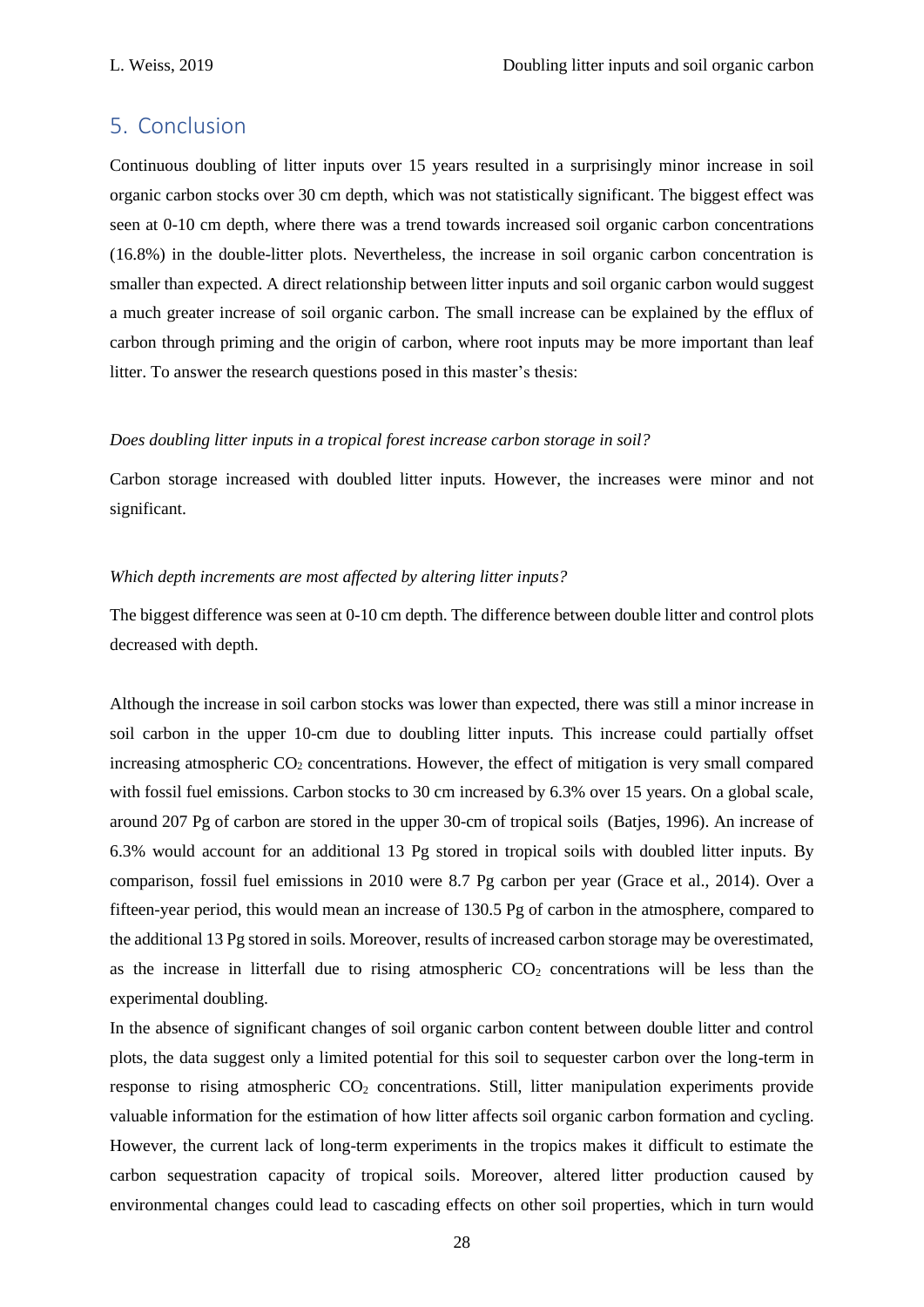influence carbon dynamics and rising atmospheric  $CO<sub>2</sub>$  concentrations do not only alter aboveground NPP but also other factors regulating carbon cycling in soils (Xu et al., 2013).

With that many challenges and our currently lacking understanding of carbon dynamics, we cannot predict if tropical soils will act as a source or sink of carbon in a future environment. But they highlight the importance of more research and results from litter manipulation experiments. A better understanding of soil carbon storage and cycling in tropical soils as well as of plant-soil feedbacks would improve predictive models of changes in global carbon stocks because such models often assume a direct relationship between litter and soil carbon. The results of this master's thesis show that this assumption is incorrect and that there is no direct relationship. Moreover, it highlights the importance of plant-soil feedbacks for predictions of the carbon sequestration potential of tropical soils in future climatic conditions. Including these mechanisms will not only improve models but will also allow greater preparedness for the consequences of climate change.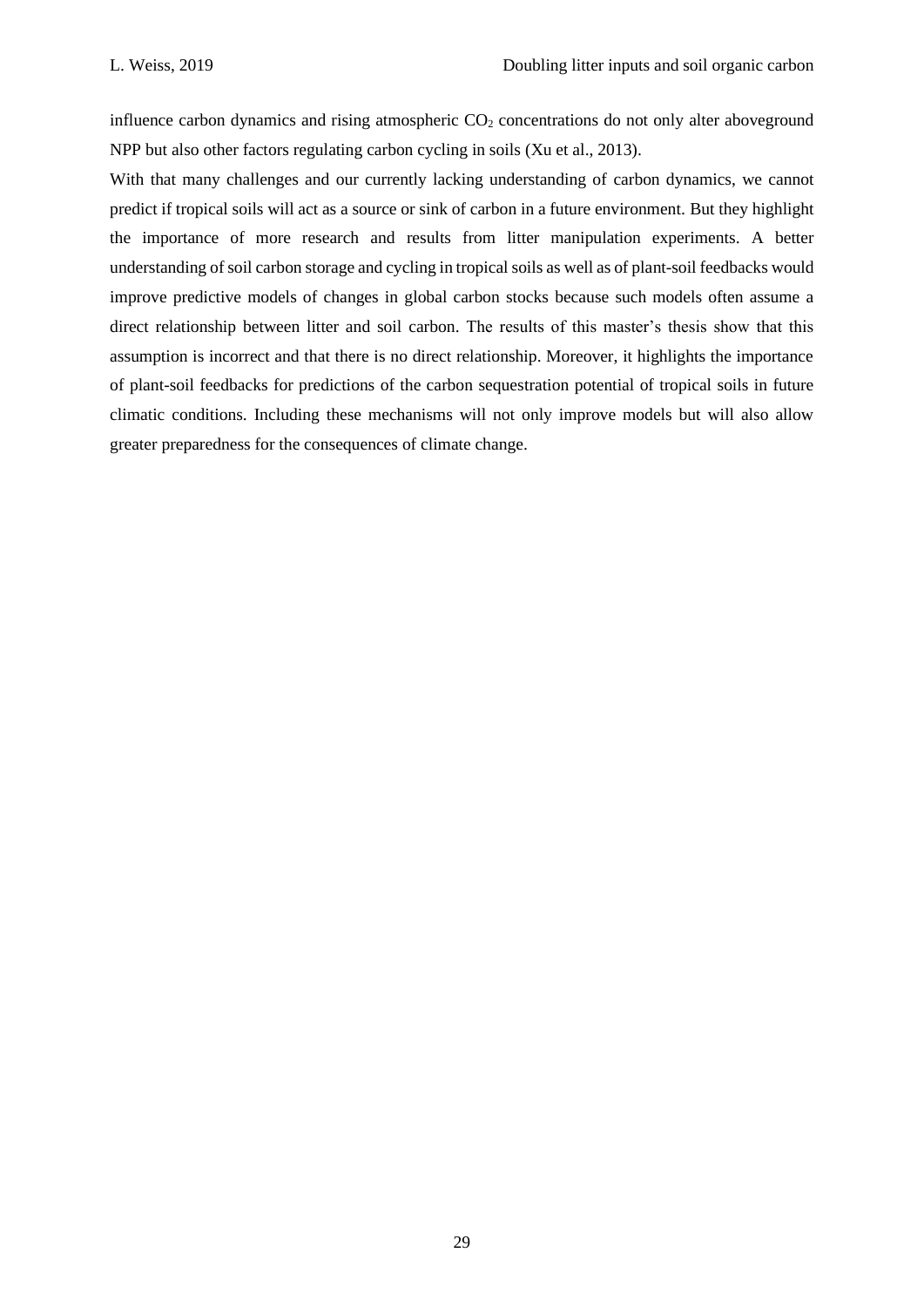## References

- Baillie, I., Eisenbeer, H., Barthold, F., Grimm, R., Stallard, R. (2006). Semi-Detailed Soil Survey of Barro Colorado Island, Panama.
- Batjes, N. H. (1996). Total carbon and nitrogen in the soils of the world. *European Journal of Soil Science*, *47*, 151–163. Retrieved from https://library.wur.nl/isric/fulltext/isricu\_t47d6414d\_001.pdf
- Bowden, R. D., Deem, L., Plante, A. F., Nadelhoffer, K., Lajtha, K., Deem, L. (2014). Litter Input Controls on Soil Carbon in a Temperate Deciduous Forest. *Soil Science Society of America Journal*, *78*(1), 66–75.
- Brant, J. B., Myrold, D. D., Sulzman, E. W. (2006). Root controls on soil microbial community structure in forest soils. *Oecologia*, *148*(4), 650–659.
- Catovsky, S., Bradford, M. A., Hector, A. (2002). Biodiversity and ecosystem productivity: implications for carbon storage. *Oikos*, *97*(3), 443–448.
- Ciais, P., Sabine, C., Bala, L., Brovkin, V., Canadell, J. G., Chhabra, R., DeFries, R., Galloway, J., Heimann, M., Jones, C., Le Quéré, C., Myneni, R. B., Piao, S. L. and Thornton, P. (2013). Carbon and Other Biogeochemical Cycles. Climate Change 2013: The Physical Science Basis. Contribution of Working Group I to the Fifth Assessment Report of the Intergovernmental Panel on Climate Change. Cambridge University Press: Campridge, United Kindom and New York, NY, USA.
- Collins, M., Arblaster, J., Dufresne, J. L., Fichefet, T., Friedlingstein, P., Gao, X., Gutowski, W. J., Johns, T., Krinner, G., Shongwe, M., Tebaldi, C., Weaver, A. J. and Wehner, M. (2013). Longterm Climate Change: Projections, Commitments and Irreversibility. Climate Change 2013: The Physical Science Basis. Contribution of Working Group I to the Fifth Assessment Report of the Intergovernmental Panel on Climate Change. Cambridge University Press: Campridge, United Kingdom and New York, NY, USA.
- de Graaff, M. A., van Groenigen, K. J., Six, J., Hungate, B., van Kessel, C. (2006). Interactions between plant growth and soil nutrient cycling under elevated CO2: A meta-analysis. *Global Change Biology*, *12*(11), 2077–2091.
- Fahey, T. J., Yavitt, J. B., Sherman, R. E., Maerz, J. C., Groffman, P. M., Fisk, M. C., Bohlen, P. J. (2013). Earthworms, litter and soil carbon in a northern hardwood forest. *Biogeochemistry*, *114*(1– 3), 269–280.
- Fekete, I., Kotroczó, Z., Varga, C., Nagy, P. T., Várbíró, G., Bowden, R. D., Tóth, J. A., Lajtha, K. (2014). Alterations in forest detritus inputs influence soil carbon concentration and soil respiration in a Central-European deciduous forest. *Soil Biology and Biochemistry*, *74*, 106–114.
- Fontaine, S., Bardoux, G., Abbadie, L., Mariotti, A. (2004). Carbon input to soil may decrease soil carbon content. *Ecology Letters*, *7*, 314–320.
- Fontaine, S., Barot, S., Barré, P., Bdioui, N., Mary, B., Rumpel, C. (2007). Stability of organic carbon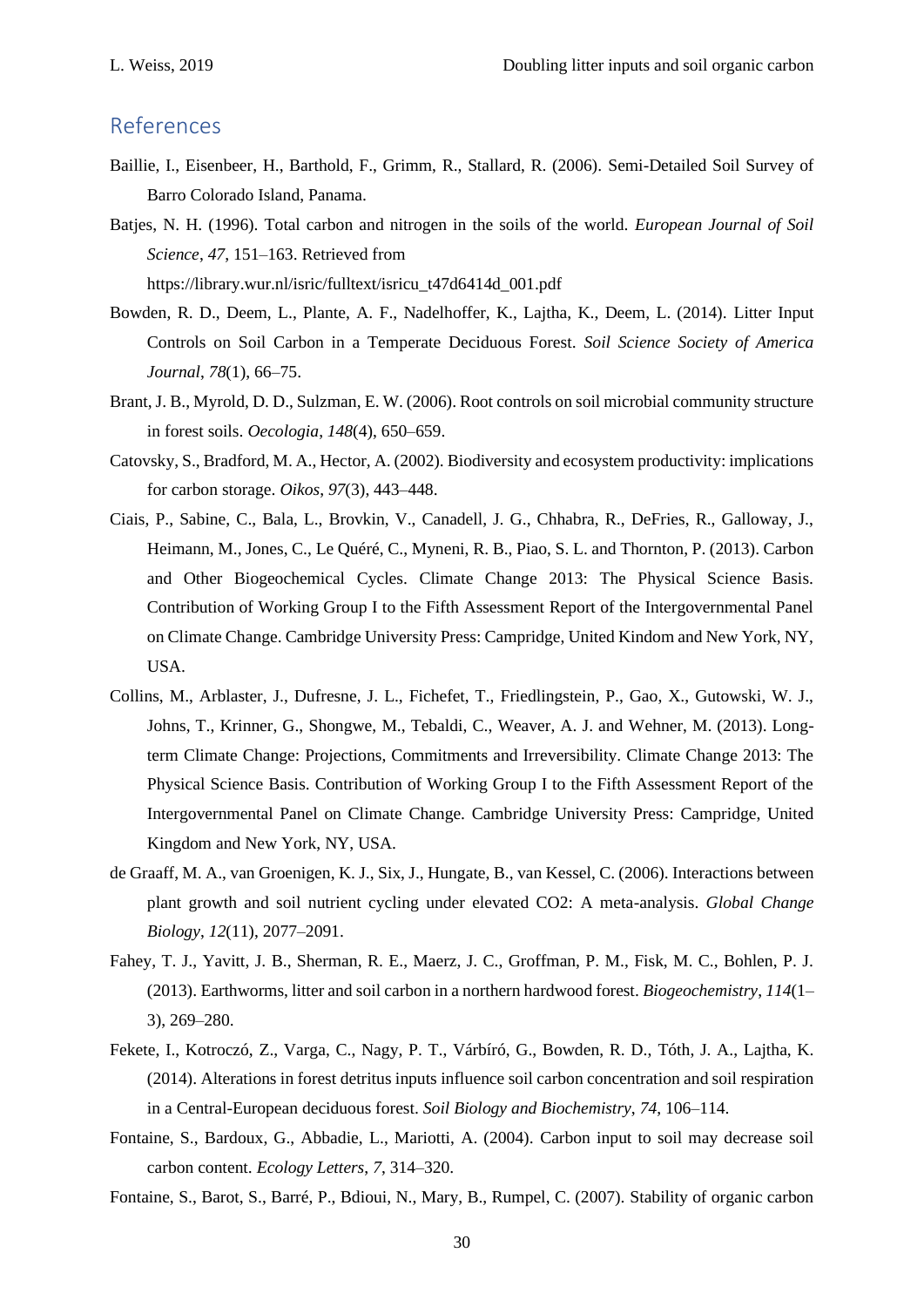in deep soil layers controlled by fresh carbon supply. *Nature*, *450*(7167), 277–280.

- Grace, J., Mitchard, E., Gloor, E. (2014). Perturbations in the carbon budget of the tropics. *Global Change Biology*, *20*(10), 3238–3255.
- Grimm, R., Behrens, T., Märker, M., Elsenbeer, H. (2008). Soil organic carbon concentrations and stocks on Barro Colorado Island — Digital soil mapping using Random Forests analysis. *Geoderma*, *146*(1–2), 102–113.
- Hartmann, D.L., A.M.G. Klein Tank, M. Rusticucci, L.V. Alexander, S. Brönnimann, Y. Charabi, F.J. Dentener, E.J. Dlugokencky, D.R. Easterling, A. Kaplan, B.J. Soden, P.W. Thorne, M. Wild and P.M. Zhai, 2013: Observations: Atmosphere and Surface. In: Climate Change 2013: The Physical Science Basis. Contribution of Working Group I to the Fifth Assessment Report of the Intergovernmental Panel on Climate Change. Cambridge University Press, Cambridge, United Kingdom and New York, NY, USA.
- Heimann, M., Reichstein, M. (2008). Terrestrial ecosystem carbon dynamics and climate feedbacks. *Nature*, *451*, 289–292.
- Hirte, J., Leifeld, J., Abiven, S., Oberholzer, H.-R., Mayer, J. (2018). Below ground carbon inputs to soil via root biomass and rhizodeposition of field-grown maize and wheat at harvest are independent of net primary productivity. *Agriculture, Ecosystems & Environment*, *265*, 556–566.
- IPPC Data Distribution Centre. Carbon Dioxide: Projected emissions and concentrations. [https://www.ipcc-data.org/observ/ddc\\_co2.html](https://www.ipcc-data.org/observ/ddc_co2.html) [21.06.2018, 13:18].
- Jackson, R. B., Lajtha, K., Crow, S. E., Hugelius, G., Kramer, M. G. (2017). The Ecology of Soil Carbon : Pools, Vulnerabilities, and Biotic and Abiotic Controls. *Annual Review of Ecology, Evolution, and Systematics*, *48*, 419–445.
- Jobbágy, E. G., Jackson, R. B. (2000). The vertical distribution of soil organic carbon and its relation to climate and vegetation. *Ecological Applocations*, *10*(2), 423–436.
- Johnson, M. G., Levine, E. R., Kern, J. S. (1995). Soil organic matter: Distribution, genesis, and management to reduce greenhouse gas emissions. *Water, Air, and Soil Pollution*, *82*, 593–615.
- Jones, C., McConnell, C., Coleman, K., Cox, P., Falloon, P., Jenkinson, D., Powlson, D. (2005). Global climate change and soil carbon stocks; predictions from two contrasting models for the turnover of organic carbon in soil. *Global Change Biology*, *11*(1), 154–166.
- Kalbitz, K., Kaiser, K. (2008). Contribution of dissolved organic matter to carbon storage in forest mineral soils. *Journal of Plant Nutrition and Soil Science*, *171*(1), 52–60.
- Krishna, M. P., Mohan, M. (2017). Litter decomposition in forest ecosystems: a review. *Energy, Ecology and Environment*, *2*(4), 236–249.
- Krull, E. S., Skjemstad, J. O. (2003). δ13C and δ15N profiles in 14C-dated Oxisol and Vertisols as a function of soil chemistry and mineralogy. *Geoderma*, *112*(1–2), 1–29.
- Kuzyakov, Y. (2011). Prime time for microbes. *Nature Climate Change*, *1*(6), 295–297.
- Lajtha, K., Bowden, R. D., Crow, S., Fekete, I., Kotroczó, Z., Plante, A., Simpson, M.J., Nadelhoffer,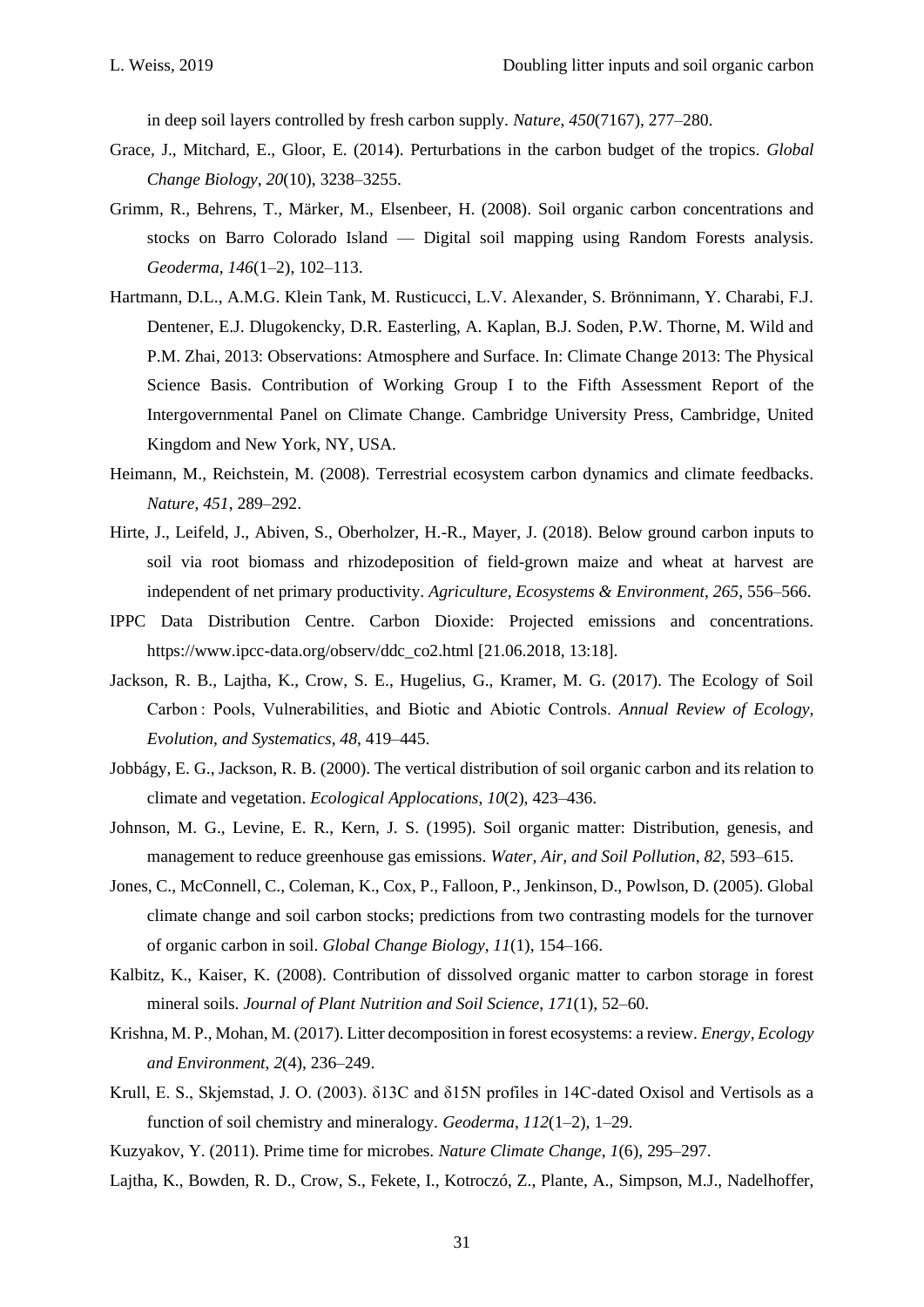K. J. (2018). The detrital input and removal treatment ( DIRT ) network : Insights into soil carbon stabilization. *Science of the Total Environment*, *640*–*641*, 1112–1120.

- Lajtha, K., Bowden, R. D., Nadelhoffer, K. (2014). Litter and root manipulations provide insights into soil organic matter dynamics and stability. *Soil Science Society of America Journal*, *78*(S1), 261- 269.
- Lal, R. (2008). Carbon sequestration. *Philosophical Transactions of the Royal Society B*, *363*, 815–830.
- Leff, J. W., Wieder, W. R., Taylor, P. G., Townsend, A. R., Nemergut, D. R., Grandy, A. S., Cleveland, C. C. (2012). Experimental litterfall manipulation drives large and rapid changes in soil carbon cycling in a wet tropical forest. *Global Change Biology*, *18*(9), 2969–2979.
- Leigh, E. G. (1999). Tropical Forest Ecology. Oxford: Oxford University Press. pp 245.
- Leigh, E. G., Wright, S. J. (1990). Barro Colorado Island and tropical biology. In: Gentry AH, ed (1990) Four Neotropical Rainforests. New Haven: Yale University Press. pp 28–47.
- Lewis, S. L., Lopez-Gonzalez, G., Sonké, B., Affum-Baffoe, K., Baker, T. R., Ojo, L. O., Philips, O. L., Reitsma, J. M.m White, L., Comiskey, J. A., Djuikouo, M., Ewango, C. E. N., Feldpausch, T. R., Hamilton, A. C., Gloor, M., Hart, T., Hladik, A., Lloyd, J. Lovett, J. C., Makana, J., Malhi, Y., Mbago, F. M., Ndangalasi, H.J., Peacock, J., Peh, K.S., Sheil, D., Sunderland, T., Swaine, M. D., Taplin, J., Taylor, D., Thomas, S. C., Votore, R., Wöll, H. (2009). Increasing carbon storage in intact African tropical forests. *Nature*, *457*(7232), 1003–1006.
- Lichter, J., Billings, S. A., Ziegler, S. E., Gaindh, D., Ryals, R., Finzi, A. C., Jackson, R. B., Stemmler, E. A., Schlesinger, W. H. (2008). Soil carbon sequestration in a pine forest after 9 years of atmospheric CO2 enrichment. *Global Change Biology*, *14*, 2910–2922.
- Liu, L., King, J. S., Giardina, C. P. (2005). Effects of elevated concentrations of atmospheric CO 2 and tropospheric O 3 on leaf litter production and chemistry in trembling aspen and paper birch communities †. *Tree Physiology*, *25*, 1511–1522.
- McKinley, D. C., Ryan, M. G., Birdsey, R. A., Giardina, C. P., Harmon, Ma. E., Heath, L. S., Houghton, R. A., Jackson, R. B., Morrison, J. F, Murray, B. C., Pataki, D. E., Skog, K. E. (2011). A synthesis of current knowledge on forests and carbon storage in the United States. *Ecological Applications*, *21*(6), 1902–1924.
- Muccio, Z., Jackson, G. P. (2009). Isotope ratio mass spectrometry. https://doi.org/10.1039/b808232d
- Nadelhoffer, K., Boone, R. D., Bowden, R. D., Canary, J. D., Kaye, J., Micks, P., Ricca, A., Aitkenhead, J. A., Lajtha, K., Mcdowell, W. H. (2004). The DIRT Experiment: Litter and Root Influences on Forest Soil Organic Matter Stocks and Function. Chapter 15 in: *Forests in Time: The Environmental Consequences of 1000 Years of Change in New England*, Yale University Press, 300–315.
- Nottingham, A. T., Turner, B. L., Stott, A. W., Tanner, E. V. J. (2015). Nitrogen and phosphorus constrain labile and stable carbon turnover in lowland tropical forest soils. *Soil Biology and Biochemistry*, *80*, 26–33.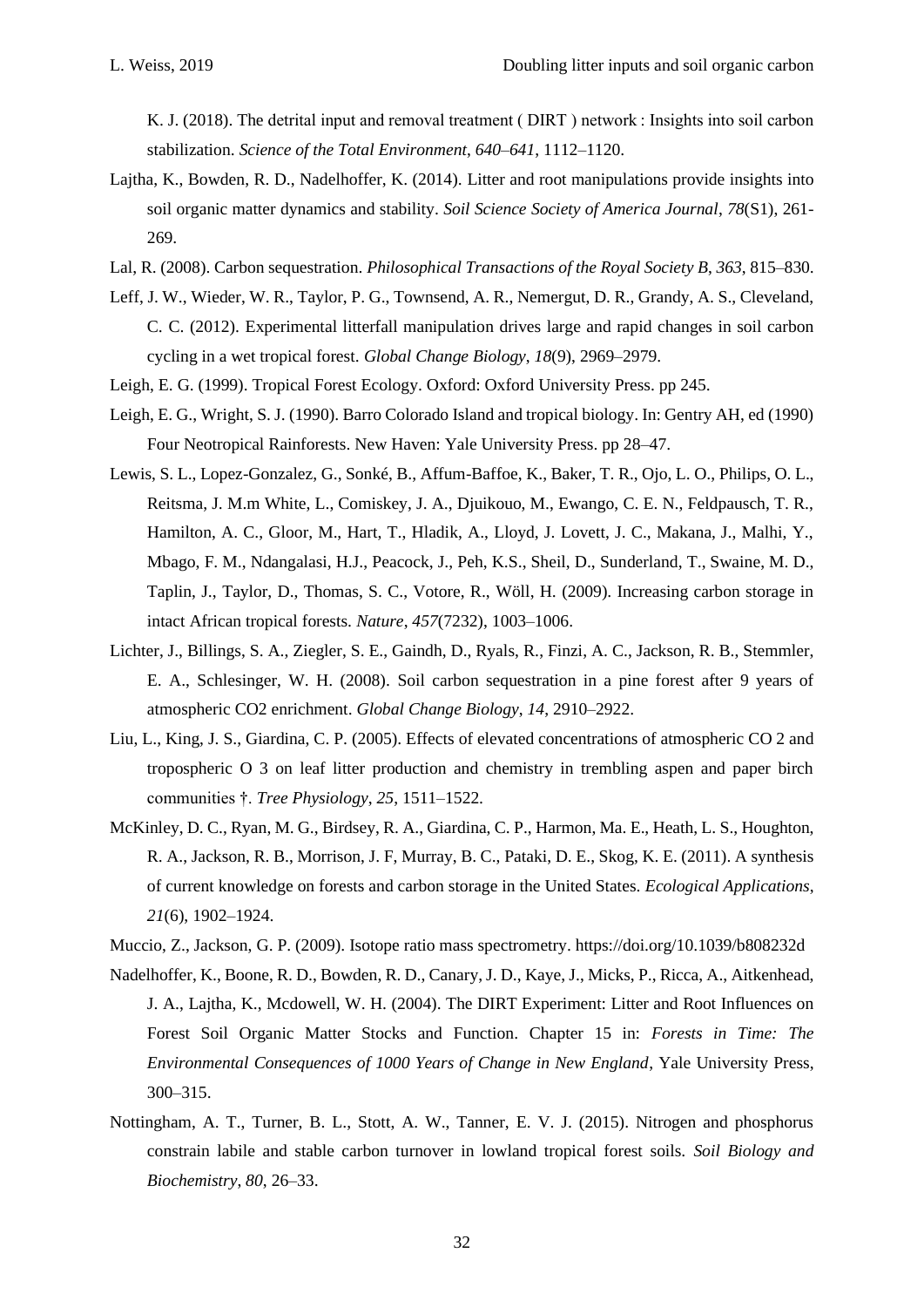- Olson, J. S. (1963). Energy Storage and the Balance of Producers and Decomposers in Ecological Systems. *Ecology*, *44*(2), 322–331.
- Pan, Y., Birdsey, R. A., Fang, J., Houghton, R., Kauppi, P. E., Kurz, W. A., Phillips, O. L., Shvidenko, A., Lewis, S. L., Canadell, J. G., Ciais, P., Jackson, R. B., Pacala, S. W., McGuire, A. D., Piao, S., Rautiainen, A., Sitch, S., Hayes, D. (2011). A large and persistent carbon sink in the world's forests. *Science)*, *333*(6045), 988–993.
- Pisani, O., Lin, L. H., Lun, O. O. Y., Lajtha, K., Nadelhoffer, K. J., Simpson, A. J., Simpson, M. J. (2016). Long-term doubling of litter inputs accelerates soil organic matter degradation and reduces soil carbon stocks. *Biogeochemistry*, *127*(1), 1–14. https://doi.org/10.1007/s10533-015-0171-7
- Poeplau, C., Vos, C., Don, A. (2017). Soil organic carbon stocks are systematically overestimated by misuse of the parameters bulk density and rock fragment content. *Soil*, (3), 61–66.
- Rasse, D. P., Rumpel, C., Dignac, M. F. (2005). Is soil carbon mostly root carbon? Mechanisms for a specific stabilisation. *Plant and Soil*, *269*(1–2), 341–356.
- Reynolds, L. L., Lajtha, K., Bowden, R. D., Tfaily, M. M., Johnson, B. R., Bridgham, S. D. (2018). The Path From Litter to Soil: Insights Into Soil C Cycling From Long-Term Input Manipulation and High-Resolution Mass Spectrometry. *Journal of Geophysical Research: Biogeosciences*, *123*(5), 1486–1497.
- Riebeek, H. (2016): The Carbon Cycle. NASA earth observatory. <https://earthobservatory.nasa.gov/features/CarbonCycle> [24.06.2018, 11:41].
- Rodtassana, C (2016). Litter manipulation effects on fine root and litterfall dynamics in a tropical forest. PhD Thesis, University of Cambridge.
- Rodtassana, C., Tanner, E. V. J. (2018): Litter removal in a tropical rain forest reduces fine root biomass and production but litter addition has few effects. *Ecology, 99*(3), 735-742.
- Sayer, E.J. (2005). Leaf litter manipulation in a tropical forest. PhD Thesis, University of Cambridge, UK.
- Sayer, E. J., Tanner, E. V. J., Cheesman, A. W. (2006). Increased Litterfall Changes Fine Root Distribution in a Moist Tropical Forest. *Plant and Soil*, *281*(1–2), 5–13.
- Sayer, E.J., Tanner, E. V. J., Lacey, A. L. (2006). Effects of litter manipulation on early-stage decomposition and meso-arthropod abundance in a tropical moist forest. *Forest Ecology and Management*, *229*(1–3), 285–293.
- Sayer, Emma J., Powers, J. S., Tanner, E. V. J. (2007). Increased Litterfall in Tropical Forests Boosts the Transfer of Soil CO<sup>2</sup> to the Atmosphere. *PLoS ONE*, *2*(12), 1–6.
- Sayer, Emma J., Wright, S. J., Tanner, E. V. J., Yavitt, J. B., Harms, K. E., Powers, J. S., Kaspari, M., Garcia, M. N., Turner, B. L. (2012). Variable Responses of Lowland Tropical Forest Nutrient Status to Fertilization and Litter Manipulation. *Ecosystems*, *15*(3), 387–400.
- Sayer, Emma J, Heard, M. S., Grant, H. K., Marthews, T. R., Tanner, E. V. J. (2011). Soil carbon release enhanced by increased tropical forest litterfall. *Nature Climate Change*, *1*, 304–307.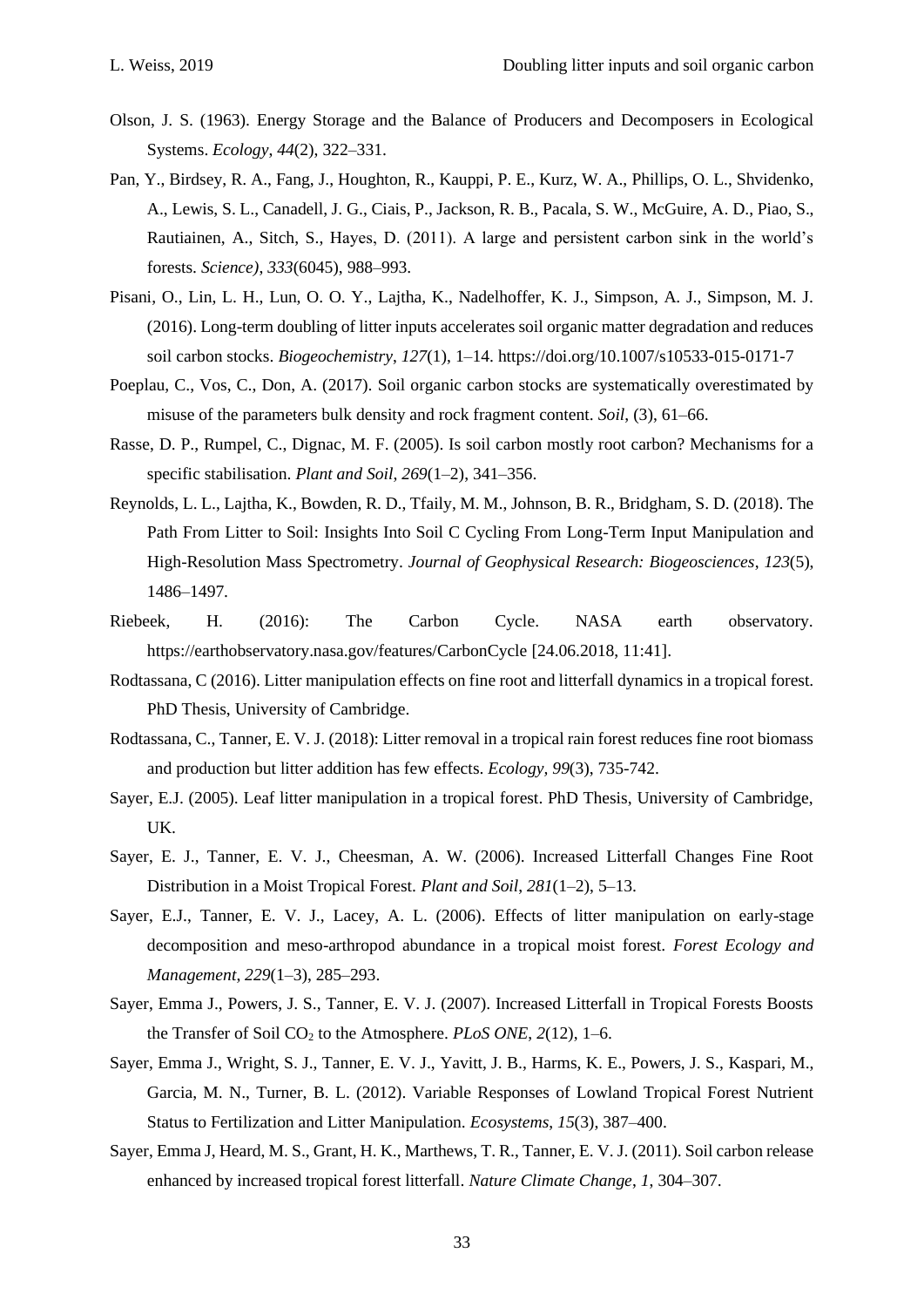- Schlesinger, W. H., Lichter, J. (2001). Limited carbon storage in soil and litter of experimental forest plots under increased atmospheric CO2. *Nature*, *411*, 466–469. 0
- Schmidt, M. W. I., Torn, M. S., Abiven, S., Dittmar, T., Guggenberger, G., Janssens, I. A., Kleber, M., Kögel-Knabner, I., Lehmann, J., Manning, D. A. C., Nannipiere, P., Rasse, D. P., Weiner, S., Trumbore, S. E. (2011). Persistence of soil organic matter as an ecosystem property. *Nature*, *478*, 49–56.
- Schumacher, B. A. (2002). Methods for the Determination of Total Organic Carbon ( TOC ) In Soils and Sediments.
- Six, J., Contant, R. T., Paustian, K., Paul, E. (2002). Stabilization Mechanisms of Soil Organic Matter: Implications for C-Saturation of Soils. *Plant and Soil*, *241*, 155–176.
- Sokol, N. W., Sanderman, J., Bradford, M. A. (2018). Pathways of mineral-associated soil organic matter formation: Integrating the role of plant carbon source, chemistry, and point of entry. *Global Change Biology*.
- Tanner, E. V. J., Sheldrake, M. W. A., Turner, B. L. (2016). Changes in soil carbon and nutrients following 6 years of litter removal and addition in a tropical semi-evergreen rain forest. *Biogeosciences*, *13*(22), 6183–6190.
- van Groenigen, K. J., Qi, X., Osenberg, C. W., Luo, Y., Hungate, B. A. (2014). Faster Decomposition Under Increased Atmospheric CO2 Limits Soil Carbon Storage. *Science*, *344*(6183), 508–509.
- van Groenigen, Kees Jan, Osenberg, C. W., Terrer, C., Carrillo, Y., Dijkstra, F. A., Heath, J., … Hungate, B. A. (2017). Faster turnover of new soil carbon inputs under increased atmospheric CO2. *Global Change Biology*, *23*(10), 4420–4429.
- Weil, R. R., Brady, N. C. (2017). *The Nature and Properties of Soils* (Fifteenth). Harlow: Pearson Education.
- Whitaker, J., Ostle, N., McNamara, N. P., Nottingham, A. T., Stott, A. W., Bardgett, R. D., … Meir, P. (2014). Microbial carbon mineralization in tropical lowland and montane forest soils of Peru. *Frontiers in Microbiology*, *5*.
- Xu, S., Liu, L. L., Sayer, E. J. (2013). Variability of above-ground litter inputs alters soil physicochemical and biological processes: a meta-analysis of litterfall-manipulation experiments. *Biogeosciences*, *10*, 7423–7433.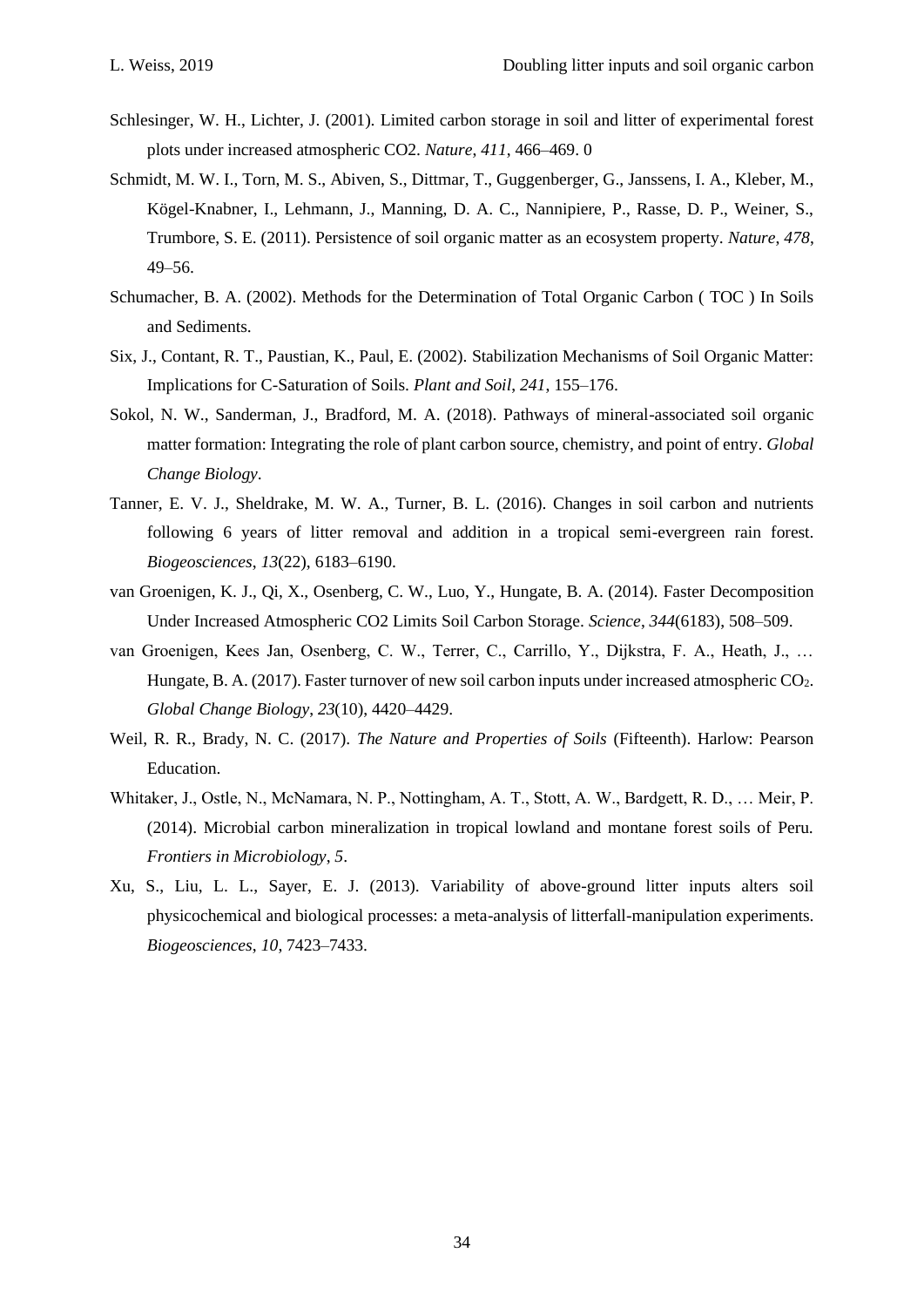## Appendix

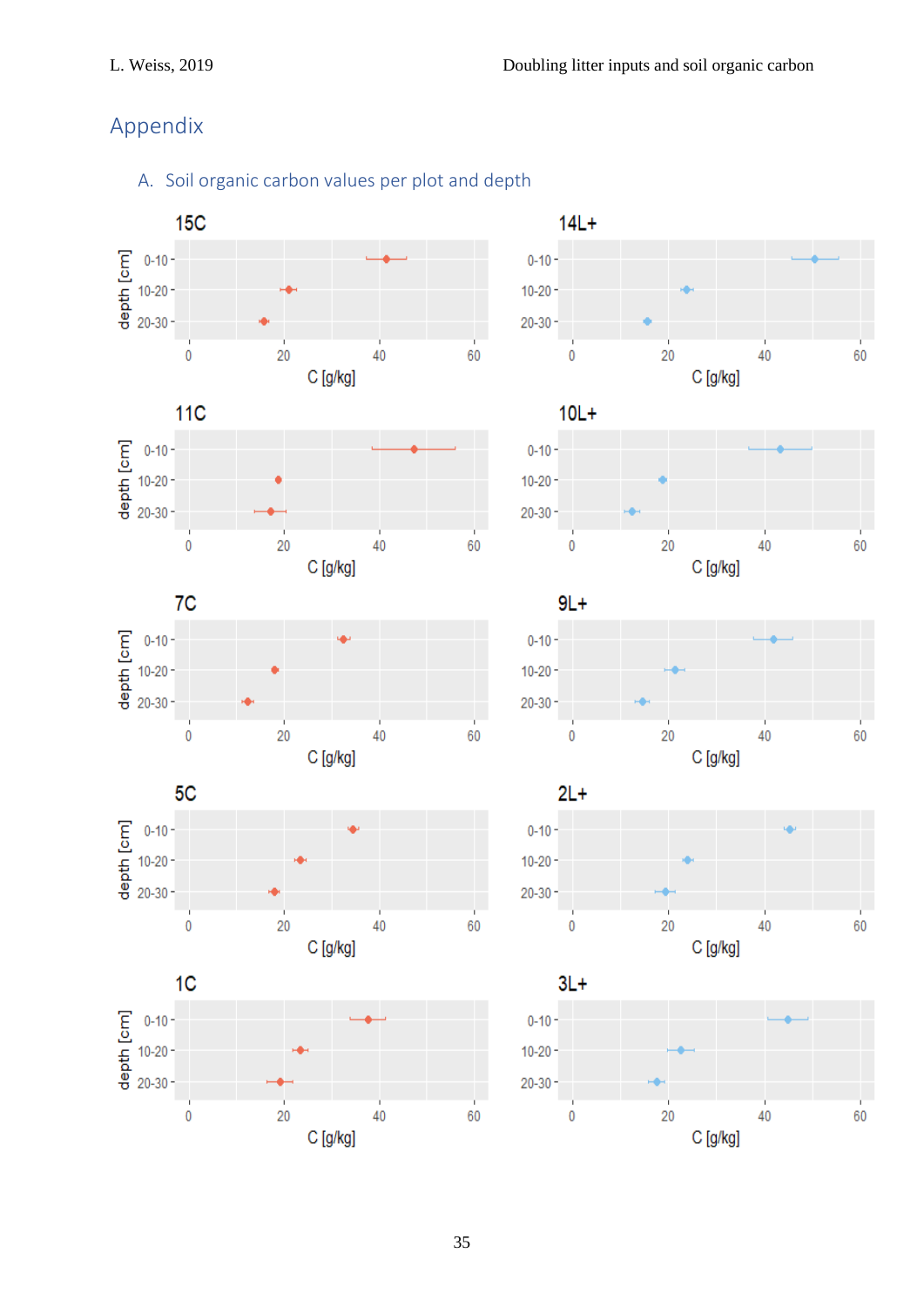### B. Data

| Plot<br>Number | Depth<br>(cm) | mean C<br>(%) | SE C | mean N<br>(%) | SE <sub>N</sub> | delta C<br>$(\%0)$ | delta N<br>(%o) | bulk<br>density<br>(g/cm <sup>3</sup> ) | Stock<br>(t/ha) |
|----------------|---------------|---------------|------|---------------|-----------------|--------------------|-----------------|-----------------------------------------|-----------------|
| <b>15C</b>     | $0 - 10$      | 4.14          | 0.73 | 0.39          | 0.04            | $-27.79$           | 6.38            | 0.59                                    | 24.51           |
|                | $10 - 20$     | 2.09          | 0.30 | 0.20          | 0.05            | $-26.65$           | 6.45            | 0.86                                    | 18.02           |
|                | $20 - 30$     | 1.57          | 0.17 | 0.14          | 0.02            | $-26.47$           | 6.45            | 1.06                                    | 16.70           |
| $14L +$        | $0 - 10$      | 5.05          | 0.85 | 0.46          | 0.07            | $-27.72$           | 6.32            | 0.56                                    | 28.42           |
|                | $10 - 20$     | 2.38          | 0.23 | 0.23          | 0.02            | $-26.63$           | 6.41            | 0.86                                    | 20.49           |
|                | $20 - 30$     | 1.56          | 0.13 | 0.14          | 0.00            | $-26.05$           | 6.38            | 1.06                                    | 16.61           |
| <b>11C</b>     | $0 - 10$      | 4.72          | 1.52 | 0.43          | 0.12            | $-28.03$           | 6.23            | 0.55                                    | 25.77           |
|                | $10 - 20$     | 1.87          | 0.10 | 0.17          | 0.01            | $-26.22$           | 6.24            | 0.86                                    | 16.09           |
|                | $20 - 30$     | 1.71          | 0.58 | 0.16          | 0.05            | $-25.75$           | 6.19            | 1.06                                    | 18.21           |
| $10L+$         | $0 - 10$      | 4.33          | 1.13 | 0.32          | 0.07            | $-27.88$           | 6.08            | 0.47                                    | 20.52           |
|                | $10 - 20$     | 1.87          | 0.14 | 0.16          | 0.01            | $-26.55$           | 6.14            | 0.86                                    | 16.10           |
|                | 20-30         | 1.24          | 0.26 | 0.11          | 0.02            | $-25.90$           | 6.08            | 1.06                                    | 13.24           |
| $9L+$          | $0 - 10$      | 4.18          | 0.71 | 0.39          | 0.06            | $-27.85$           | 5.98            | 0.66                                    | 27.46           |
|                | $10 - 20$     | 2.13          | 0.37 | 0.21          | 0.03            | $-26.64$           | 6.04            | 0.86                                    | 18.33           |
|                | $20 - 30$     | 1.45          | 0.27 | 0.14          | 0.01            | $-25.87$           | 6.00            | 1.06                                    | 15.47           |
| 7C             | $0 - 10$      | 3.25          | 0.23 | 0.30          | 0.01            | $-27.49$           | 5.83            | 0.54                                    | 17.70           |
|                | $10 - 20$     | 1.80          | 0.12 | 0.17          | 0.02            | $-26.15$           | 5.90            | 0.86                                    | 15.46           |
|                | $20 - 30$     | 1.23          | 0.20 | 0.12          | 0.02            | $-24.60$           | 5.94            | 1.06                                    | 13.12           |
| 5C             | $0 - 10$      | 3.45          | 0.19 | 0.30          | 0.02            | $-27.29$           | 5.70            | 0.56                                    | 19.27           |
|                | $10 - 20$     | 2.34          | 0.22 | 0.20          | 0.02            | $-26.53$           | 5.75            | 0.86                                    | 20.17           |
|                | $20 - 30$     | 1.79          | 0.20 | 0.15          | 0.02            | $-26.02$           | 5.78            | 1.06                                    | 19.02           |
| $3L+$          | $0 - 10$      | 4.49          | 0.73 | 0.39          | 0.03            | $-28.12$           | 5.60            | 0.54                                    | 24.08           |
|                | $10 - 20$     | 2.26          | 0.49 | 0.20          | 0.05            | $-26.55$           | 5.66            | 0.86                                    | 19.43           |
|                | $20 - 30$     | 1.75          | 0.29 | 0.16          | 0.02            | $-25.97$           | 5.70            | 1.06                                    | 18.67           |
| $2L+$          | $0 - 10$      | 4.52          | 0.20 | 0.40          | 0.02            | $-27.66$           | 5.60            | 0.53                                    | 23.84           |
|                | $10 - 20$     | 2.40          | 0.18 | 0.21          | 0.01            | $-26.44$           | 5.71            | 0.86                                    | 20.61           |
|                | $20 - 30$     | 1.93          | 0.36 | 0.17          | 0.03            | $-25.89$           | 5.75            | 1.06                                    | 20.57           |
| 1 <sub>C</sub> | $0 - 10$      | 3.76          | 0.65 | 0.34          | 0.05            | $-27.54$           | 5.70            | 0.57                                    | 21.43           |
|                | $10 - 20$     | 2.33          | 0.28 | 0.22          | 0.05            | $-26.39$           | 5.73            | 0.86                                    | 20.08           |
|                | $20 - 30$     | 1.91          | 0.47 | 0.17          | 0.05            | $-25.65$           | 5.76            | 1.06                                    | 20.30           |